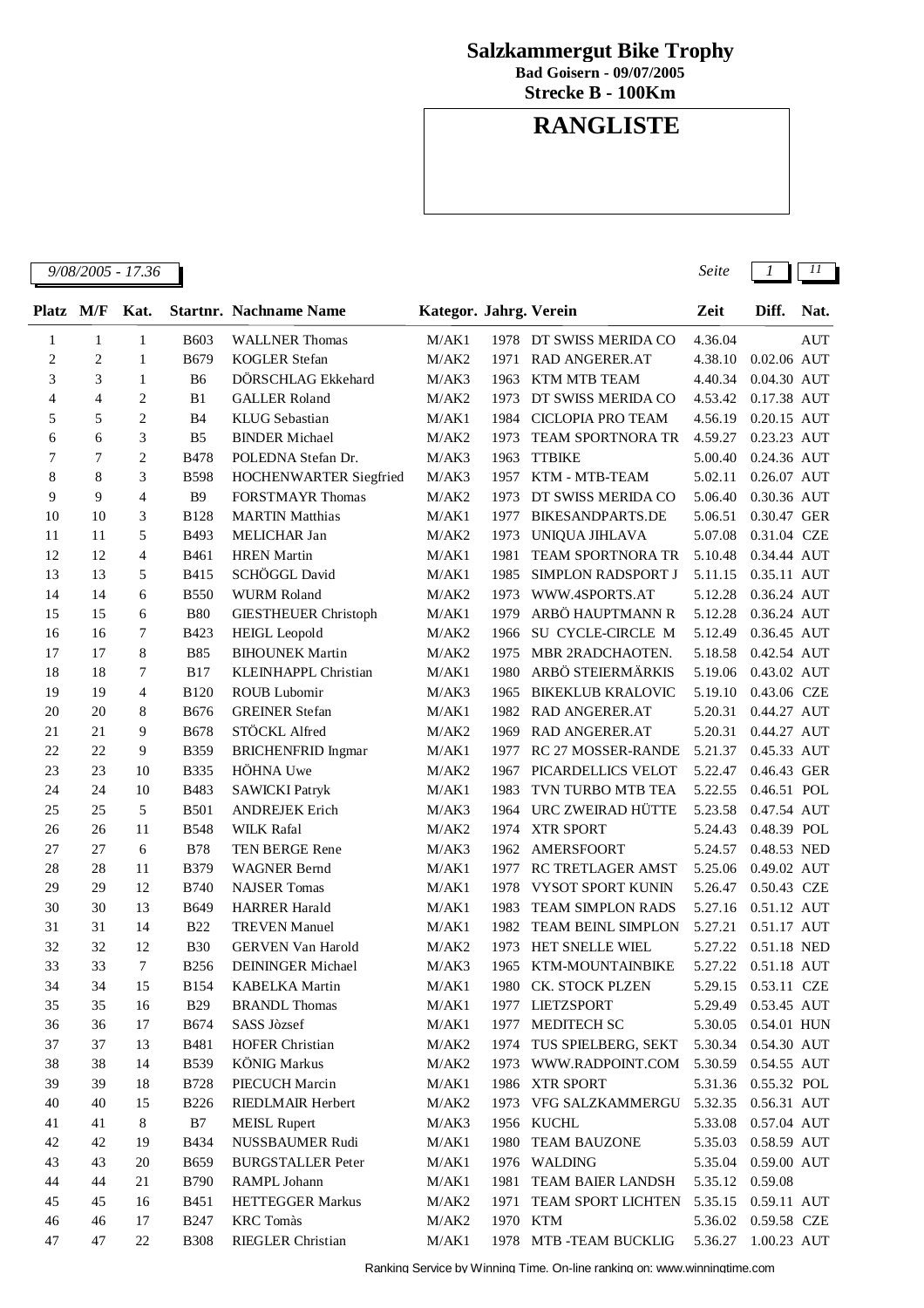| <b>Platz</b> | M/F          | Kat.           |                           | <b>Startnr. Nachname Name</b>                    | Kategor. Jahrg. Verein |              |                                      | Zeit               | Diff.                      | Nat. |
|--------------|--------------|----------------|---------------------------|--------------------------------------------------|------------------------|--------------|--------------------------------------|--------------------|----------------------------|------|
| 48           | 48           | 23             | <b>B576</b>               | <b>HENDRIKX</b> Emiel                            | M/AK1                  |              | 1977 HENK BAARS BIKERS               | 5.36.44            | 1.00.40 NED                |      |
| 49           | 49           | 18             | <b>B506</b>               | <b>WURZER Ronald</b>                             | M/AK2                  | 1974         | <b>VIRGOSYSTEM RACIN</b>             | 5.37.38            | 1.01.34 AUT                |      |
| 50           | 50           | 9              | <b>B510</b>               | SITAVANC Jiri                                    | M/AK3                  | 1959         | VYSOT SPORT KUNIN                    | 5.37.52            | 1.01.48 CZE                |      |
| 51           | 51           | 19             | <b>B88</b>                | <b>SCHNUPP Heinz</b>                             | M/AK2                  | 1968         | ASV BAD MITTERNDO                    | 5.38.44            | 1.02.40 AUT                |      |
| 52           | 52           | 10             | <b>B583</b>               | <b>BAARS</b> Henk                                | M/AK3                  | 1960         | HENK BAARS BIKERS                    | 5.39.47            | 1.03.43 NED                |      |
| 53           | 53           | 20             | <b>B661</b>               | HOFEGGER Joachim                                 | M/AK2                  | 1972         | WWW.4SPORTS.AT                       | 5.40.14            | 1.04.10 AUT                |      |
| 54           | 54           | 21             | B762                      | <b>DEUBLER</b> Franz                             | M/AK2                  | 1972         | HÜTTENECKALM                         | 5.40.51            | 1.04.47 AUT                |      |
| 55           | 55           | 22             | <b>B341</b>               | <b>AUST Martin</b>                               | M/AK2                  | 1973         | PRAG                                 | 5.41.16            | 1.05.12 CZE                |      |
| 56           | 56           | 11             | B413                      | POTOCNIK Peter                                   | M/AK3                  | 1961         | SIMPLON RADSPORT J                   | 5.41.20            | 1.05.16 AUT                |      |
| 57           | 57           | 24             | <b>B588</b>               | <b>HORACEK Tomas</b>                             | M/AK1                  | 1976         | HESO-COM TRNAVA                      | 5.41.24            | 1.05.20 SVK                |      |
| 58           | 58           | 12             | <b>B332</b>               | HÖRMANN Hans                                     | M/AK3                  | 1958         | PEDALQUÄLER                          | 5.43.08            | 1.07.04 GER                |      |
| 59           | 59           | 13             | <b>B633</b>               | TRUNTSCHNIG Wolfgang                             | M/AK3                  | 1959         | <b>SC MTB MERIDA MIRN</b>            | 5.43.40            | 1.07.36 AUT                |      |
| 60           | 60           | 14             | <b>B24</b>                | <b>KÖNIG</b> Richard                             | M/AK3                  | 1964         | <b>BIKE ATTACK</b>                   | 5.44.10            | 1.08.06 AUT                |      |
| 61           | 61           | 15             | <b>B500</b>               | PFEFFER Franz                                    | M/AK3                  | 1965         | URC SPK RENNER LAN                   | 5.45.01            | 1.08.57 AUT                |      |
| 62           | 62           | 23             | <b>B404</b>               | <b>KINATEDER Jörg</b>                            | M/AK2                  | 1974         | <b>SC JOCHENSTEIN</b>                | 5.45.08            | 1.09.04 GER                |      |
| 63           | 63           | 25             | <b>B651</b>               | <b>FERENC Tomas</b>                              | M/AK1                  | 1980         | TJ DNT SEVEROÈESKÉ                   | 5.45.27            | 1.09.23 CZE                |      |
| 64           | 64           | 26             | <b>B65</b>                | <b>KOVAL El Nino</b>                             | M/AK1                  | 1978         | MERIDA PELOTON CU                    | 5.45.45            | 1.09.41 SVK                |      |
| 65           | 65           | 16             | <b>B621</b>               | OBERFÖLL Joachim                                 | M/AK3                  | 1960         | RIG FREIBURG / BMC                   | 5.46.12            | 1.10.08 GER                |      |
| 66           | 66           | 17             | <b>B771</b>               | MATEJKA Miloslav                                 | M/AK3                  | 1956         | PASTOREK IVT                         | 5.46.14            | 1.10.10 CZE                |      |
| 67           | 67           | 27             | <b>B137</b>               | MÜLLER Thorsten                                  | M/AK1                  | 1979         | <b>BÖRNICHEN</b>                     | 5.46.18            | 1.10.14 GER                |      |
| 68           | 68           | 28             | <b>B472</b>               | PORTERS Robin                                    | M/AK1                  | 1986         | TEAM BIKE SHOP DIES                  | 5.46.19            | 1.10.15 BEL                |      |
| 69           | 69           | 29             | <b>B438</b>               | <b>WERNER Martin</b>                             | M/AK1                  | 1976         | TEAM BRUESCH GMB                     | 5.46.19            | 1.10.15 GER                |      |
| 70           | $\mathbf{1}$ | $\mathbf{1}$   | <b>B11</b>                | <b>GRÜNZWEIL Manuela</b>                         | F/AK1                  | 1980         | <b>UNION NATURFABRIK</b>             | 5.46.24            | 1.10.20 AUT                |      |
| 71           | 70           | 24             | <b>B477</b>               | <b>GRATZER</b> Andreas                           | M/AK2                  | 1974         | TSV SPARKASSE KAPP                   | 5.46.45            | 1.10.41 AUT                |      |
| 72           | 71           | 25             | <b>B255</b>               | <b>WOLF</b> Peter                                | M/AK2                  | 1971         | KTM-MOUNTAINBIKE                     | 5.46.54            | 1.10.50 AUT                |      |
| 73           | 72           | 26             | <b>B487</b>               | MOOSLEITNER Roland                               | M/AK2                  | 1972         | UNION MTB CLUB KO                    | 5.47.25            | 1.11.21 AUT                |      |
| 74           | 73           | 30             | B623                      | <b>STASTNY Roman</b>                             | M/AK1                  | 1979         | ROCKMACHINE-CYKL                     | 5.48.18            | 1.12.14 CZE                |      |
| 75           | 74           | 27             | <b>B146</b>               | KUBASEK Petr                                     | M/AK2                  | 1968         | <b>BRETTON</b>                       | 5.48.26            | 1.12.22 CZE                |      |
| 76           | 75           | 31             | <b>B730</b>               | STÖGNER Florian                                  | M/AK1                  | 1981         | <b>BAD ISCHL</b>                     | 5.49.58            | 1.13.54 AUT                |      |
| 77           | 76           | 28             | <b>B532</b>               | <b>RAMSAUER Andreas</b>                          | M/AK2                  | 1971         | WWW.GHOSTBIKERS.                     | 5.50.40            | 1.14.36 AUT                |      |
| 78           | 77           | 32             | <b>B196</b>               | <b>VALCIOIU Chris</b>                            | M/AK1                  | 1982         | <b>GERMERING</b>                     | 5.50.42            | 1.14.38 GER                |      |
| 79           | 78           | 33             | <b>B644</b>               | <b>MORGENBESSER Thomas</b>                       | M/AK1                  | 1978         | <b>SUSV SPARKASSE FEIS</b>           | 5.51.21            | 1.15.17 AUT                |      |
| 80           | 79           | 29             | <b>B743</b>               | <b>SCHWARZL Helmut</b>                           | M/AK2                  | 1974         | WWW.AUSSEER.COM                      | 5.51.54            | 1.15.50 AUT                |      |
| 81           | 80           | 34             | <b>B263</b>               | HERZKE Björn                                     | M/AK1                  |              | 1976 LEIPZIG                         | 5.52.13            | 1.16.09 GER                |      |
| 82           | 81           | 30             | <b>B260</b>               | <b>HEIGEL Frank</b>                              | M/AK2                  |              | 1969 LAKTATEXPRESS.DE                | 5.52.39            | 1.16.35 GER                |      |
| 83           | 82           | 31             | <b>B531</b>               | <b>KRESLIN Roland</b>                            | M/AK2                  | 1971         | WWW.GHOSTBIKERS.                     | 5.52.53            | 1.16.49 AUT                |      |
| 84           | 83           | 18             | B695                      | <b>KONAR Johann</b>                              | M/AK3                  | 1958         | KTM-MOUNTAINBIKE                     | 5.52.54            | 1.16.50 AUT                |      |
| 85           | 84           | 35             | B463                      | <b>TILSER Wolfgang</b>                           | M/AK1                  | 1977         | TEAM SPORTNORA TR                    | 5.52.58            | 1.16.54 AUT                |      |
| 86           | 85           | 32             | <b>B470</b>               | KRENN Wilfried Mag.                              | M/AK2                  | 1970         | <b>TOMS RADHAUS</b>                  | 5.53.09            | 1.17.05 AUT                |      |
| 87           | 86           | 36             | <b>B590</b>               | POMBERGER Josef                                  | M/AK1                  |              | 1976 HOT! KOLLER GOSAU               | 5.54.04            | 1.18.00 AUT                |      |
| 88<br>89     | 87           | 33<br>34       | <b>B538</b><br><b>B26</b> | <b>MAIER</b> Gotthard<br><b>GLETTLER Manfred</b> | M/AK2                  | 1973         | WWW.MTB.AT<br><b>BIKER SHOP WEIZ</b> | 5.54.15            | 1.18.11 AUT<br>1.18.12 AUT |      |
| 90           | 88<br>89     | $\mathbf{1}$   | B489                      | <b>EIBENSTEINER Reinhold</b>                     | M/AK2<br>M/AK4         | 1971<br>1953 | UNION NATURFABRIK                    | 5.54.16<br>5.54.22 | 1.18.18 AUT                |      |
| 91           | 90           | 37             | <b>B748</b>               | <b>KOVACS David</b>                              | M/AK1                  | 1977         | <b>BUDAPEST</b>                      | 5.54.28            | 1.18.24 HUN                |      |
| 92           | 91           | 35             | <b>B124</b>               | <b>WALLMANN</b> Andreas                          | M/AK2                  | 1970         | <b>BIKES 4 YOU</b>                   | 5.54.48            | 1.18.44 AUT                |      |
| 93           | 92           | 38             | <b>B534</b>               | <b>LECHNER Karl</b>                              | M/AK1                  | 1981         | WWW.GHOSTBIKERS.                     | 5.55.34            | 1.19.30 AUT                |      |
| 94           | 93           | 39             | <b>B67</b>                | <b>HAESEVOETS</b> Tim                            | M/AK1                  | 1978         | TEAM BIKE SHOP DIES                  | 5.55.38            | 1.19.34 BEL                |      |
| 95           | 94           | 36             | <b>B248</b>               | <b>MANDAK</b> David                              | M/AK2                  | 1975 KTM     |                                      | 5.56.58            | 1.20.54 CZE                |      |
| 96           | 95           | 19             | <b>B19</b>                | <b>MICK</b> Gerald                               | M/AK3                  |              | 1962 RC DONAU FRITZI RA              | 5.57.01            | 1.20.57 AUT                |      |
| 97           | 96           | 40             | <b>B664</b>               | <b>GRUBER Peter Hannes</b>                       | M/AK1                  |              | 1977 WWW.SKM.AT                      | 5.57.18            | 1.21.14 AUT                |      |
| 98           | 97           | $\overline{c}$ | <b>B25</b>                | <b>HAAS</b> Michael                              | M/AK4                  | 1954         | RADSPORT JANGER                      | 5.58.07            | 1.22.03 AUT                |      |
| 99           | 98           | 37             | <b>B553</b>               | HAMMINGER Norbert                                | M/AK2                  | 1968         | AAG BIKE TEAM ROM                    | 5.58.09            | 1.22.05 AUT                |      |
| 100          | 99           | 38             | <b>B334</b>               | <b>SCHREIBER Thomas</b>                          | M/AK2                  | 1975         | PFULLINGEN                           | 5.58.27            | 1.22.23 GER                |      |
| 101          | 100          | 39             | <b>B363</b>               | <b>KRENTHALLER Christian</b>                     | M/AK2                  | 1973         | ARBÖ MTB POLIZEI SV                  | 5.58.37            | 1.22.33 AUT                |      |
| 102          | 101          | 41             | <b>B344</b>               | <b>URBAN</b> Andreas                             | M/AK1                  | 1982         | PRO TEAM MARIN RC                    | 5.58.56            | 1.22.52 AUT                |      |
| 103          | 102          | 40             | B749                      | <b>SCHUPP Heiko</b>                              | M/AK2                  | 1971         | MET RAICINGTEAM                      | 5.59.26            | 1.23.22 GER                |      |
| 104          | 103          | 41             | B792                      | <b>HEINDL Robert</b>                             | M/AK2                  | 1967         | <b>TEAM MERIDA</b>                   | 6.00.15            | 1.24.11 AUT                |      |
| 105          | 104          | 42             | <b>B473</b>               | HÖHNE Kay                                        | M/AK2                  | 1973         | TREUEBRIETZEN                        | 6.00.24            | 1.24.20 GER                |      |
|              |              |                |                           |                                                  |                        |              |                                      |                    |                            |      |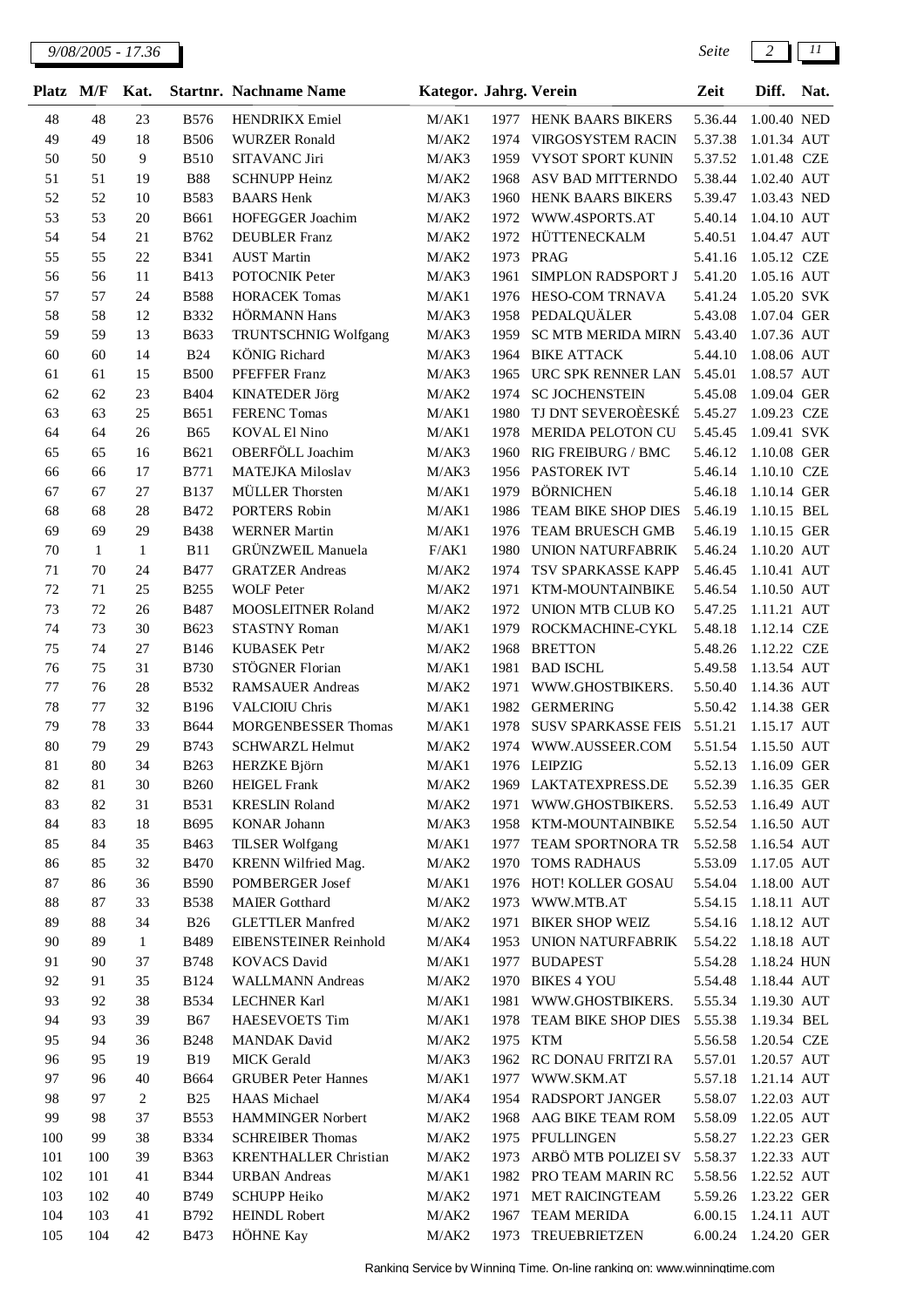| <b>Platz</b> | M/F            | Kat.             |                            | <b>Startnr. Nachname Name</b>                 | Kategor. Jahrg. Verein |      |                                             | Zeit                           | Diff.                      | Nat. |
|--------------|----------------|------------------|----------------------------|-----------------------------------------------|------------------------|------|---------------------------------------------|--------------------------------|----------------------------|------|
| 106          | 105            | 43               | <b>B327</b>                | <b>HASLINGER Christian</b>                    | M/AK2                  | 1968 | ÖAMTC RMC BAD GR                            | 6.00.45                        | 1.24.41 AUT                |      |
| 107          | 106            | 42               | <b>B169</b>                | NEUMANN Richard                               | M/AK1                  |      | 1980 DRAHTESELKLINIK.C                      | 6.02.07                        | 1.26.03 AUT                |      |
| 108          | 107            | 44               | <b>B330</b>                | <b>LEDER Andreas Ando</b>                     | M/AK2                  | 1968 | OSTWEST EXPRESS.D                           | 6.02.22                        | 1.26.18 GER                |      |
| 109          | 108            | 45               | <b>B511</b>                | <b>PARGAC Dusan</b>                           | M/AK2                  | 1974 | VYSOT SPORT KUNIN                           | 6.02.51                        | 1.26.47 CZE                |      |
| 110          | 109            | 46               | <b>B496</b>                | <b>EDER</b> Johann                            | M/AK2                  | 1970 | URC GRÜNAU                                  | 6.02.56                        | 1.26.52 AUT                |      |
| 111          | 110            | 43               | <b>B647</b>                | LANZ Bernhard                                 | M/AK1                  | 1978 | <b>TEAM ROTWILD OTTS</b>                    | 6.03.23                        | 1.27.19 AUT                |      |
| 112          | 111            | 44               | <b>B92</b>                 | <b>GLADIS Tomás</b>                           | M/AK1                  | 1985 | <b>AUTHOR ?ELA MARAT</b>                    | 6.03.36                        | 1.27.32 CZE                |      |
| 113          | 112            | 45               | <b>B475</b>                | SCHRÖDER Stefan                               | M/AK1                  | 1978 | TREUENBRIETZEN OT                           | 6.04.24                        | 1.28.20 GER                |      |
| 114          | 113            | 47               | <b>B777</b>                | <b>UNGER Reinhard</b>                         | M/AK2                  | 1970 | HSV-GÜSSING JENNER                          | 6.04.32                        | 1.28.28 AUT                |      |
| 115          | 114            | 46               | <b>B796</b>                | <b>WARD</b> Matthew                           | M/AK1                  | 1978 | REGENSBURG                                  | 6.04.49                        | 1.28.45 GBR                |      |
| 116          | 115            | 20               | <b>B669</b>                | <b>BRÖMEL Reimund</b>                         | M/AK3                  | 1959 | NEON RADSTUDIO                              | 6.04.56                        | 1.28.52 GER                |      |
| 117          | 116            | 47               | <b>B528</b>                | <b>LINDTNER</b> Christian                     | M/AK1                  | 1979 | WWW.4SPORTS.AT                              | 6.05.04                        | 1.29.00 AUT                |      |
| 118          | 117            | 48               | <b>B266</b>                | <b>RINDER Sven</b>                            | M/AK1                  |      | 1976 LEOBEN                                 | 6.05.06                        | 1.29.02 AUT                |      |
| 119          | 118            | 49               | <b>B170</b>                | HÖLLWERTH Alexander                           | M/AK1                  |      | 1984 DRAHTESELKLINIK.C                      | 6.05.20                        | 1.29.16 AUT                |      |
| 120          | 119            | 21               | B764                       | <b>KYSILKA</b> Stan                           | M/AK3                  | 1957 | <b>JABLONEC</b>                             | 6.05.32                        | 1.29.28 CZE                |      |
| 121          | 120            | 50               | <b>B656</b>                | EIBENSTEINER Arnold                           | M/AK1                  | 1985 | UNION NATURFABRIK                           | 6.05.33                        | 1.29.29 AUT                |      |
| 122          | 121            | 48               | <b>B636</b>                | <b>JANSSENS Rudiger</b>                       | M/AK2                  | 1967 | <b>SCHRIEK</b>                              | 6.05.50                        | 1.29.46 BEL                |      |
| 123          | 122            | 49               | <b>B299</b>                | PAPP Dénes                                    | M/AK2                  | 1974 | MEDITECH SC                                 | 6.05.53                        | 1.29.49 HUN                |      |
| 124          | 123            | 51               | <b>B104</b>                | <b>HÖLL</b> Markus                            | M/AK1                  | 1978 | <b>BERGHEIM</b>                             | 6.05.54                        | 1.29.50 AUT                |      |
| 125          | 124            | 52               | B725                       | <b>SCHILCHER Roland</b>                       | M/AK1                  | 1980 | <b>BIKES 4 YOU</b>                          | 6.06.06                        | 1.30.02 AUT                |      |
| 126          | 125            | 50               | <b>B399</b>                | <b>KOGLER</b> Ernst                           | M/AK2                  | 1971 | SALINEN AUSTRIA AG                          | 6.06.21                        | 1.30.17 AUT                |      |
| 127          | 126            | 53               | <b>B766</b>                | <b>TOBOLKA Milan</b>                          | M/AK1                  | 1980 | ROCK MACHINE CYKL                           | 6.06.28                        | 1.30.24 CZE                |      |
| 128          | 127            | 22               | <b>B223</b>                | STOLF Theo                                    | M/AK3                  |      | 1964 HSV OÖ                                 | 6.07.14                        | 1.31.10 AUT                |      |
| 129          | 128            | 51               | <b>B261</b>                | <b>MAYER</b> Erwin                            | M/AK2                  | 1966 | LC SICKING                                  | 6.07.53                        | 1.31.49 AUT                |      |
| 130          | 129            | 54               | <b>B760</b>                | <b>BAUMER Harald</b>                          | M/AK1                  | 1976 | <b>KLAGENFURT</b>                           | 6.07.57                        | 1.31.53 AUT                |      |
| 131          | 130            | 55               | <b>B638</b>                | <b>HILLBRAND Martin</b>                       | M/AK1                  | 1977 | RADSPORT JANGER                             | 6.08.00                        | 1.31.56 AUT                |      |
| 132          | 131            | 56               | <b>B529</b>                | <b>SAGEDER Walter</b>                         | M/AK1                  | 1979 | WWW.4SPORTS.AT                              | 6.08.44                        | 1.32.40 AUT                |      |
| 133          | 132            | 52               | <b>B694</b>                | <b>ABLINGER Othmar</b>                        | M/AK2                  | 1972 | PICHL BEI WELS                              | 6.09.22                        | 1.33.18 AUT                |      |
| 134          | 133            | 53               | <b>B345</b>                | <b>URBAN Wolfgang</b>                         | M/AK2                  | 1974 | PRO TEAM MARIN RC                           | 6.09.23                        | 1.33.19 AUT                |      |
| 135          | 134            | 57               | <b>B151</b>                | <b>BLANKENBURG Thomas</b>                     | M/AK1                  | 1977 | CHEMNITZER LV MEG                           | 6.09.31                        | 1.33.27 GER                |      |
| 136          | 135            | 58               | B469                       | <b>MAYR</b> Markus                            | M/AK1                  | 1982 | TITISEE-NEUSTADT                            | 6.09.36                        | 1.33.32 GER                |      |
| 137          | 136            | 54               | <b>B681</b>                | <b>GRIM</b> Tomas                             | M/AK2                  |      | 1970 EXIT TEAM                              | 6.10.14                        | 1.34.10 CZE<br>1.34.15 AUT |      |
| 138          | 137            | 55               | <b>B70</b>                 | <b>LINDLBAUER Franz</b>                       | M/AK2                  | 1970 | AAG BIKE TEAM ROM                           | 6.10.19                        |                            |      |
| 139<br>140   | 138<br>139     | 56<br>23         | <b>B152</b><br><b>B758</b> | <b>JAKEL Ralf</b><br><b>BLOHBERGER Thomas</b> | M/AK2                  |      | 1975 CHEMNITZER LV MEG<br>1965 SV BAD ISCHL | 6.10.41<br>6.10.46 1.34.42 AUT | 1.34.37 GER                |      |
| 141          | 140            | 59               | <b>B130</b>                | <b>MODIC</b> Ales                             | M/AK3<br>$\rm M/AK1$   |      | 1985 BISPORT NOVA GORIC                     | 6.11.07                        | 1.35.03 SLO                |      |
| 142          | 141            | 60               | <b>B174</b>                | STEINKOGLER Rudolf                            | M/AK1                  | 1977 | DRAHTESELKLINIK.C                           | 6.11.17                        | 1.35.13 AUT                |      |
| 143          | $\sqrt{2}$     | 1                | <b>B13</b>                 | <b>HAUSER</b> Beate                           | F/AK2                  | 1975 | KTM-MOUNTAINBIKE                            | 6.11.20                        | 1.35.16 AUT                |      |
| 144          | 142            | 57               | <b>B243</b>                | ZEINDL Stefan                                 | M/AK2                  | 1969 | <b>KLAGENFURT</b>                           | 6.11.29                        | 1.35.25 AUT                |      |
| 145          | 143            | 58               | <b>B521</b>                | <b>MAIER Mario</b>                            | M/AK2                  | 1973 | WWW.RADPOINT.COM                            | 6.11.37                        | 1.35.33 AUT                |      |
| 146          | 144            | 61               | <b>B525</b>                | <b>HUBER Florian</b>                          | M/AK1                  | 1983 | WWW.4SPORTS.AT                              | 6.11.41                        | 1.35.37 AUT                |      |
| 147          | 145            | 59               | <b>B222</b>                | <b>LANG</b> Manfred                           | M/AK2                  |      | 1974 HSV GÜSSING                            | 6.11.48                        | 1.35.44 AUT                |      |
| 148          | $\mathfrak{Z}$ | $\boldsymbol{2}$ | B10                        | <b>KRENN</b> Anita                            | F/AK2                  | 1967 | TEAM SPORT LICHTEN                          | 6.11.48                        | 1.35.44 AUT                |      |
| 149          | 146            | 62               | <b>B798</b>                | ZIEGELBÖCK Thomas                             | M/AK1                  | 1977 | RC KKR FISCHLHAM                            | 6.12.32                        | 1.36.28 AUT                |      |
| 150          | 147            | 60               | <b>B253</b>                | <b>ZECHNER Heinz</b>                          | M/AK2                  | 1973 | <b>KTM TEAM</b>                             | 6.13.06                        | 1.37.02 AUT                |      |
| 151          | 148            | 61               | <b>B484</b>                | <b>CHMELA Berti</b>                           | M/AK2                  | 1970 | UNION BIKER ST. VEIT                        | 6.13.37                        | 1.37.33 AUT                |      |
| 152          | 149            | 62               | <b>B333</b>                | SCHÄFER Martin                                | M/AK2                  |      | 1975 PFULLINGEN                             | 6.14.13                        | 1.38.09 GER                |      |
| 153          | 150            | 63               | <b>B557</b>                | PETTINGER Andreas                             | M/AK2                  | 1974 | BIKE-SHOP-LANG.DE/                          | 6.14.25                        | 1.38.21 GER                |      |
| 154          | 151            | 64               | <b>B657</b>                | <b>MATUSEK Robert</b>                         | M/AK2                  |      | 1974 VIA CORSA MATUSEK                      | 6.14.33                        | 1.38.29 SVK                |      |
| 155          | 152            | 24               | <b>B580</b>                | MAAS Van Der Peter                            | M/AK3                  |      | 1963 HENK BAARS BIKERS                      | 6.15.21                        | 1.39.17 NED                |      |
| 156          | 153            | 25               | <b>B509</b>                | <b>SKRACEK Karel</b>                          | M/AK3                  |      | 1957 VYSOT SPORT KUNIN                      | 6.15.39                        | 1.39.35 CZE                |      |
| 157          | 154            | 65               | <b>B546</b>                | <b>SEKORA Wolfgang</b>                        | M/AK2                  | 1968 | TEAM NÖ HOBBY TRO                           | 6.15.51                        | 1.39.47 AUT                |      |
| 158          | 155            | 26               | <b>B252</b>                | NOITZMÜLLER Herbert                           | M/AK3                  | 1964 | <b>KTM TEAM</b>                             | 6.16.06                        | 1.40.02 AUT                |      |
| 159          | 156            | 63               | B662                       | <b>KREINER Jochen</b>                         | M/AK1                  | 1977 | WWW.BIKEHANDL.CO                            | 6.16.10                        | 1.40.06 AUT                |      |
| 160          | 157            | 64               | <b>B430</b>                | <b>HUSTER Mark</b>                            | M/AK1                  | 1977 | SV SACHSEN 90 WERD                          | 6.16.21                        | 1.40.17 GER                |      |
| 161          | 158            | 66               | B799                       | <b>EINSIEDLER Johannes</b>                    | M/AK2                  | 1968 | RC KKR FISCHLHAM                            | 6.16.55                        | 1.40.51 AUT                |      |
| 162          | 159            | 27               | <b>B103</b>                | <b>MOLENDIJK Marcel</b>                       | M/AK3                  | 1965 | <b>BENNEKOM</b>                             | 6.16.59                        | 1.40.55 NED                |      |
| 163          | 160            | 67               | <b>B285</b>                | <b>WALLNER Ralf</b>                           | M/AK2                  | 1971 | MBR 2RADCHAOTEN.                            | 6.17.02 1.40.58 AUT            |                            |      |
|              |                |                  |                            |                                               |                        |      |                                             |                                |                            |      |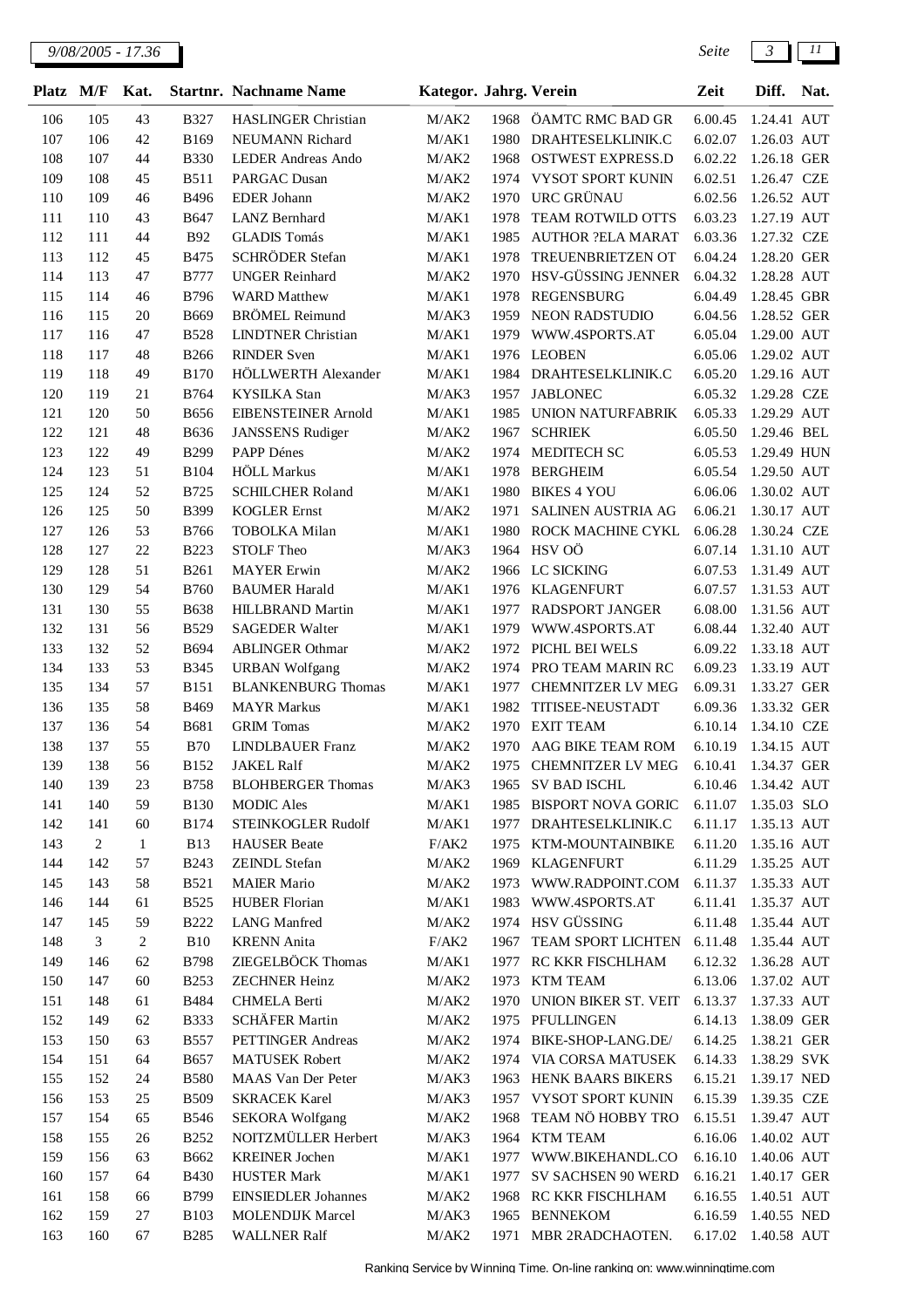| Platz M/F |                | Kat.           |             | <b>Startnr. Nachname Name</b> | Kategor. Jahrg. Verein |           |                           | Zeit                | Diff.       | Nat. |
|-----------|----------------|----------------|-------------|-------------------------------|------------------------|-----------|---------------------------|---------------------|-------------|------|
| 164       | 161            | 65             | <b>B173</b> | PLANGGER Christian            | M/AK1                  |           | 1979 DRAHTESELKLINIK.C    | 6.18.09             | 1.42.05 AUT |      |
| 165       | 162            | 68             | <b>B304</b> | <b>KLABNIK Marcel</b>         | M/AK2                  | 1971      | MERIDA PELOTON CU         | 6.18.27             | 1.42.23 SVK |      |
| 166       | 163            | 28             | <b>B18</b>  | <b>LAHNER Thomas</b>          | M/AK3                  | 1964      | RC BIKERELAT              | 6.19.00             | 1.42.56 AUT |      |
| 167       | 164            | 66             | <b>B367</b> | <b>AUER Stefan</b>            | M/AK1                  | 1986      | <b>RC GROß GERUNGS SP</b> | 6.19.14             | 1.43.10 AUT |      |
| 168       | 165            | 67             | <b>B653</b> | <b>REHAK</b> Stefan           | M/AK1                  | 1976      | <b>TRNAVA</b>             | 6.19.58             | 1.43.54 SVK |      |
| 169       | 166            | 69             | <b>B575</b> | <b>BEIJER</b> De Roy          | M/AK2                  | 1970      | HENK BAARS BIKERS         | 6.20.11             | 1.44.07 NED |      |
| 170       | 167            | 29             | <b>B618</b> | <b>GRUBER Anton</b>           | M/AK3                  | 1958      | <b>RC OBUS</b>            | 6.20.37             | 1.44.33 AUT |      |
| 171       | 168            | 30             | <b>B690</b> | MICHALSKI Grzegorz            | M/AK3                  | 1964      | <b>XTR SPORT</b>          | 6.20.44             | 1.44.40 POL |      |
| 172       | 169            | 70             | <b>B652</b> | JASMURZIN Andrej              | M/AK2                  | 1975      | TRI SPORT                 | 6.21.29             | 1.45.25 CZE |      |
| 173       | 170            | 71             | <b>B145</b> | <b>RIEDEL Kirsten</b>         | M/AK2                  | 1973      | <b>BREITENBRUNN</b>       | 6.21.45             | 1.45.41 GER |      |
| 174       | $\overline{4}$ | 3              | <b>B12</b>  | <b>LETTNER Sandra</b>         | F/AK2                  | 1971      | WWW.4SPORTS.AT            | 6.21.54             | 1.45.50 AUT |      |
| 175       | 171            | 31             | <b>B437</b> | <b>ROHNE Thomas</b>           | M/AK3                  | 1962      | TEAM BRUESCH GMB          | 6.22.24             | 1.46.20 GER |      |
| 176       | 172            | 3              | <b>B23</b>  | <b>WOLF Karlheinz</b>         | M/AK4                  | 1950      | KTM-MOUNTAINBIKE          | 6.23.46             | 1.47.42 AUT |      |
| 177       | 173            | 32             | <b>B257</b> | <b>FORSTER Andreas</b>        | M/AK3                  | 1964      | KTM-MOUNTAINBIKE          | 6.23.47             | 1.47.43 AUT |      |
| 178       | 174            | 72             | <b>B729</b> | <b>BERKES Mészáros János</b>  | M/AK2                  | 1972      | MEDITECH SE               | 6.23.49             | 1.47.45 HUN |      |
| 179       | 175            | 68             | <b>B453</b> | <b>THALHAMMER Helmuth</b>     | M/AK1                  | 1976      | TEAM SPORT LICHTEN        | 6.24.06             | 1.48.02 AUT |      |
| 180       | 176            | 33             | <b>B572</b> | <b>BEDESCHI Maurizio</b>      | M/AK3                  | 1960      | <b>BIKE &amp; MORE</b>    | 6.24.26             | 1.48.22 ITA |      |
| 181       | 177            | 73             | <b>B745</b> | <b>HIDEN Markus</b>           | M/AK2                  | 1974      | AUSSER.COM                | 6.25.02             | 1.48.58     |      |
| 182       | 178            | 34             | <b>B632</b> | <b>KOSCHIER Ernst</b>         | M/AK3                  | 1960      | <b>SALZBURG</b>           | 6.25.05             | 1.49.01 AUT |      |
| 183       | 179            | 69             | <b>B331</b> | NÄTHER Daniel                 | M/AK1                  | 1977      | <b>OSTWEST EXPRESS.D</b>  | 6.25.22             | 1.49.18 GER |      |
| 184       | 180            | 35             | <b>B448</b> | <b>LICHTENEGGER Siegfried</b> | M/AK3                  | 1963      | TEAM SPORT LICHTEN        | 6.26.03             | 1.49.59 AUT |      |
| 185       | 181            | $\overline{4}$ | B751        | <b>ZEMANEK Lumbomir</b>       | M/AK4                  | 1954      |                           | 6.27.02             | 1.50.58     |      |
| 186       | 182            | 70             | <b>B93</b>  | <b>KUTEJ Martin</b>           | M/AK1                  | 1985      | <b>AUTHOR ?ELA MARAT</b>  | 6.27.03             | 1.50.59 CZE |      |
| 187       | 183            | 36             | <b>B324</b> | <b>HUEP</b> Tobias            | M/AK3                  | 1961      | NÜRNBERG                  | 6.27.16             | 1.51.12 GER |      |
| 188       | 184            | 37             | <b>B356</b> | <b>RAINER Gottfried</b>       | M/AK3                  | 1957      | RAINER-TECHNIK BAD        | 6.27.18             | 1.51.14 AUT |      |
| 189       | 185            | 71             | <b>B457</b> | <b>SCHWARZ</b> Norbert        | M/AK1                  | 1982      | TEAM SPORT NORA           | 6.27.27             | 1.51.23 AUT |      |
| 190       | 186            | 72             | <b>B734</b> | SZENTMIKLÓSI Norbert          | M/AK1                  | 1981      | <b>BUDAPEST</b>           | 6.27.28             | 1.51.24 HUN |      |
| 191       | 187            | 73             | B563        | <b>KACANI</b> Peter           | M/AK1                  | 1983      | <b>BYSTRICA</b>           | 6.28.06             | 1.52.02 SVK |      |
| 192       | 188            | 74             | <b>B118</b> | JUHASZ Jozsef                 | M/AK1                  | 1977      | BIKE ZONE GÖDÖLLÖ         | 6.28.19             | 1.52.15 HUN |      |
| 193       | 189            | 38             | <b>B51</b>  | LANGTHALER Christian          | M/AK3                  | 1964      | <b>ALTENBERG</b>          | 6.28.22             | 1.52.18 AUT |      |
| 194       | 190            | 74             | <b>B216</b> | <b>TUNEN Van Ton</b>          | M/AK2                  | 1975      | <b>HILVERSUMSE STEEN</b>  | 6.28.47             | 1.52.43 NED |      |
| 195       | 191            | 75             | <b>B727</b> | <b>ASZTALAOS</b> Grgely       | M/AK2                  | 1974      |                           | 6.29.21             | 1.53.17 HUN |      |
| 196       | 192            | 39             | <b>B577</b> | <b>WENTING Harrie</b>         | M/AK3                  | 1958      | HENK BAARS BIKERS         | 6.29.54             | 1.53.50 NED |      |
| 197       | 193            | 75             | <b>B168</b> | PETEREK Lars                  | M/AK1                  | 1978      | <b>DOHNA</b>              | 6.30.05             | 1.54.01 GER |      |
| 198       | 194            | 40             | <b>B784</b> | <b>WEIGERSTORFER Georg</b>    | M/AK3                  | 1965 LINZ |                           | 6.30.11 1.54.07 AUT |             |      |
| 199       | 195            | 76             | <b>B143</b> | <b>BISCONTINI Bruno</b>       | M/AK2                  |           | 1974 MERIDA PELOTON CU    | 6.30.15             | 1.54.11 SVK |      |
| 200       | 196            | 77             | <b>B84</b>  | PAMMINGER Jürgen              | M/AK2                  | 1970      | <b>ARMADILLOS RACING</b>  | 6.30.22             | 1.54.18 AUT |      |
| 201       | 197            | 78             | <b>B594</b> | <b>AKKAD Thomas</b>           | M/AK2                  | 1972      | <b>INNSBRUCK</b>          | 6.30.24             | 1.54.20 AUT |      |
| 202       | 198            | 79             | <b>B512</b> | <b>ERBER Rupert</b>           | M/AK2                  |           | 1969 WACKER BURGHAUSE     | 6.30.49             | 1.54.45 GER |      |
| 203       | 199            | 76             | <b>B321</b> | <b>STREIL Ralph</b>           | M/AK1                  |           | 1980 NEUSÄß               | 6.31.00             | 1.54.56 GER |      |
| 204       | 200            | 41             | <b>B372</b> | <b>SCHNEIBER Roland</b>       | M/AK3                  |           | 1960 RC HOLLENSTEIN       | 6.31.20             | 1.55.16 AUT |      |
| 205       | 201            | 80             | <b>B401</b> | KIENESBERGER Josef            | M/AK2                  | 1967      | SALINEN AUSTRIA AG        | 6.31.43             | 1.55.39 AUT |      |
| 206       | 202            | 42             | B499        | <b>SINEK Christian</b>        | M/AK3                  | 1964      | URC SPK GLAS MB LA        | 6.31.46             | 1.55.42 AUT |      |
| 207       | 203            | 81             | <b>B271</b> | HAMBERGER Herbert             | M/AK2                  | 1967 LINZ |                           | 6.31.55             | 1.55.51 AUT |      |
| 208       | 204            | 82             | <b>B587</b> | HEST Van Norman               | $\rm M/AK2$            |           | 1969 HENK BAARS BIKERS    | 6.32.02             | 1.55.58 NED |      |
| 209       | 205            | 43             | <b>B357</b> | <b>ROITHNER Josef</b>         | M/AK3                  |           | 1958 RAINER-TECHNIK BAD   | 6.32.08             | 1.56.04 AUT |      |
| 210       | 206            | 77             | <b>B207</b> | HORVATH Michael               | M/AK1                  | 1983      | GÜSSING                   | 6.32.18             | 1.56.14 AUT |      |
| 211       | 207            | 78             | <b>B133</b> | KUPFERSCHMITT Mark            | M/AK1                  | 1976      | <b>BLACKBEARDS</b>        | 6.33.00             | 1.56.56 GER |      |
| 212       | 208            | 83             | <b>B134</b> | ALTMANNSBERGER Thoma          | M/AK2                  | 1973      | <b>BLACKBEARDS</b>        | 6.33.00             | 1.56.56 GER |      |
| 213       | 209            | 44             | B462        | <b>STEINER Christian</b>      | M/AK3                  | 1964      | TEAM SPORTNORA TR         | 6.33.50             | 1.57.46 AUT |      |
| 214       | 210            | 84             | <b>B447</b> | MÜHLBACHER Reinhard           | M/AK2                  | 1974      | TEAM RUNANDFUN            | 6.34.12             | 1.58.08 AUT |      |
| 215       | 211            | 85             | <b>B310</b> | ZECHMEISTER Alexander         | M/AK2                  | 1973      | MTB TEAM HERVIS RI        | 6.34.52             | 1.58.48 AUT |      |
| 216       | 212            | 45             | <b>B770</b> | PRAVDA Ivo                    | M/AK3                  | 2000      |                           | 6.35.26             | 1.59.22 CZE |      |
| 217       | 213            | 46             | <b>B121</b> | <b>KAIN Helmut</b>            | M/AK3                  | 1963      | <b>BIKES 4 YOU</b>        | 6.35.26             | 1.59.22 AUT |      |
| 218       | 214            | 86             | <b>B55</b>  | VEER Van Der Martin           | M/AK2                  |           | 1970 HERKINGEN            | 6.35.37             | 1.59.33 NED |      |
| 219       | 215            | 87             | B752        | <b>HÖNIG</b> Thomas           | M/AK2                  |           | 1969 WWW.BIKEREI.AT       | 6.35.47             | 1.59.43 AUT |      |
| 220       | 216            | 79             | <b>B605</b> | DZANKO Hrvoje                 | M/AK1                  | 1979      | <b>MBK MURA</b>           | 6.37.23             | 2.01.19 CRO |      |
| 221       | 217            | 47             | <b>B502</b> | WINTERSTELLER Günther         | M/AK3                  |           | 1963 USV RUßBACH          | 6.37.38             | 2.01.34 AUT |      |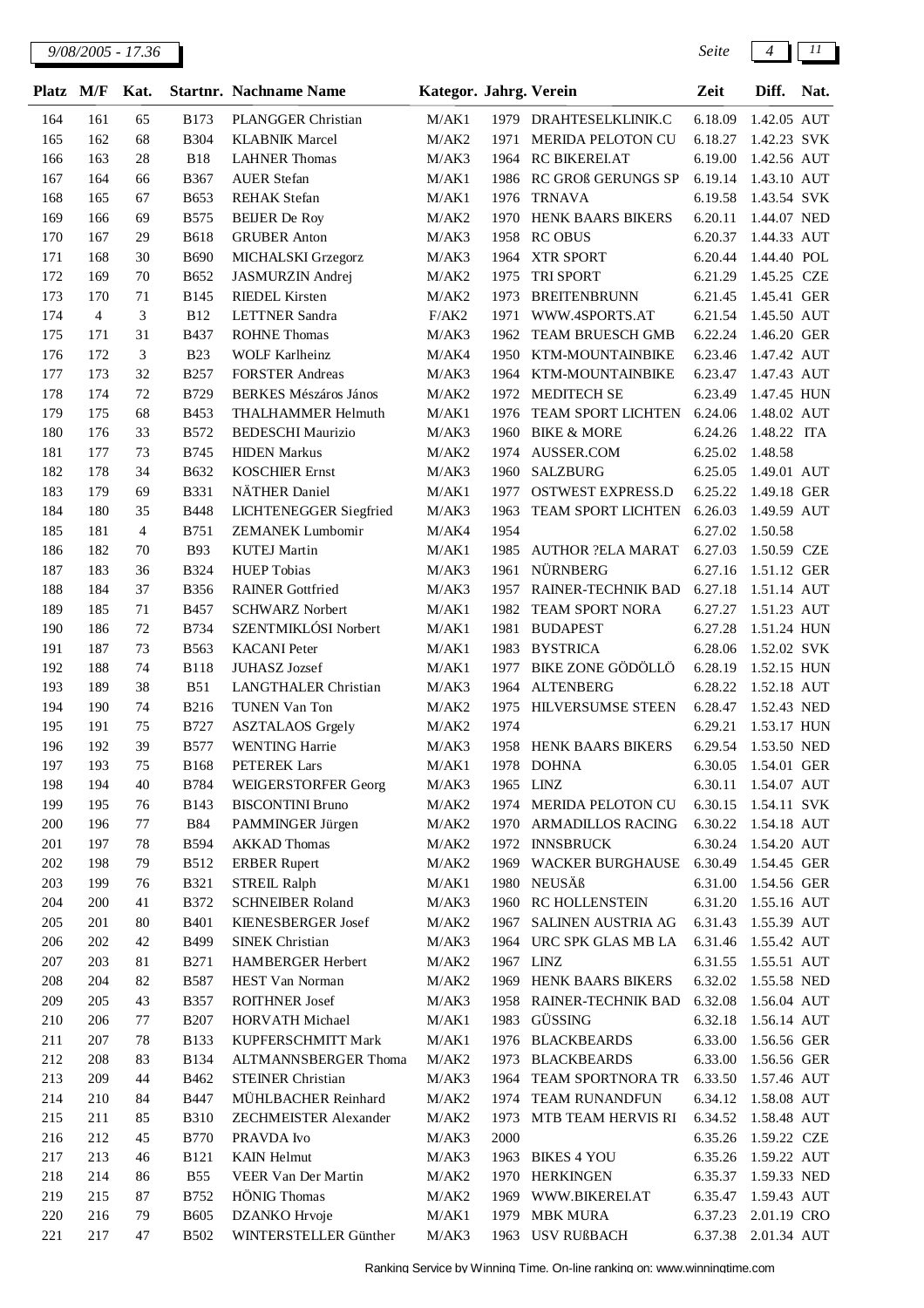| <b>Platz</b> | M/F        | Kat.     |                            | <b>Startnr.</b> Nachname Name                 | Kategor. Jahrg. Verein |              |                                                              | Zeit               | Diff.                      | Nat. |
|--------------|------------|----------|----------------------------|-----------------------------------------------|------------------------|--------------|--------------------------------------------------------------|--------------------|----------------------------|------|
| 222          | 218        | 88       | <b>B739</b>                | FRITZ Oliver                                  | M/AK2                  |              | 1975 CANYION SPORT                                           | 6.38.05            | 2.02.01 HUN                |      |
| 223          | 219        | 48       | B782                       | <b>DANNER</b> Josef                           | M/AK3                  | 1962         | <b>ALTAUSSEE</b>                                             | 6.38.24            | 2.02.20 AUT                |      |
| 224          | 220        | 49       | <b>B358</b>                | ZAMISCH Alfred                                | M/AK3                  | 1956 RC      |                                                              | 6.38.26            | 2.02.22 AUT                |      |
| 225          | 221        | 80       | <b>B385</b>                | <b>UNGERBÖCK Matthias</b>                     | M/AK1                  | 1979         | <b>RLV SPARKASSE ASPA</b>                                    | 6.38.27            | 2.02.23 AUT                |      |
| 226          | 222        | 89       | B432                       | <b>KÖCK</b> Andreas                           | M/AK2                  | 1967         | <b>SV SCHABS</b>                                             | 6.38.28            | 2.02.24 ITA                |      |
| 227          | 223        | 50       | B772                       | <b>HEFTBERGER Peter</b>                       | M/AK3                  | 1965         | MTB-SCHILDORN                                                | 6.38.29            | 2.02.25 AUT                |      |
| 228          | 224        | 51       | <b>B375</b>                | HÖRMANN Herbert                               | M/AK3                  | 1958         | RC PEKOMO STADL/M                                            | 6.38.35            | 2.02.31 AUT                |      |
| 229          | 225        | 81       | <b>B267</b>                | <b>ANTOS Miloslav</b>                         | M/AK1                  | 1979         | <b>LESANÈTI HOBICI</b>                                       | 6.38.36            | 2.02.32 CZE                |      |
| 230          | 226        | 90       | <b>B82</b>                 | <b>GRUBER</b> Alfred                          | M/AK2                  | 1966         | <b>ARMADILLOS RACING</b>                                     | 6.39.05            | 2.03.01 AUT                |      |
| 231          | 227        | 91       | <b>B230</b>                | DAVID Georg                                   | M/AK2                  | 1973         | <b>INTERSPORT</b>                                            | 6.39.09            | 2.03.05 AUT                |      |
| 232<br>233   | 228<br>229 | 92<br>93 | <b>B158</b><br>B492        | STAMMNITZ Holger<br><b>SULZER Franz</b>       | M/AK2<br>M/AK2         | 1974         | <b>CYCL(E)ONE DRESDE</b><br>UNION ST.VEIT/GÖLSE              | 6.39.24<br>6.39.48 | 2.03.20 GER                |      |
| 234          | 230        | 52       | <b>B71</b>                 | <b>GATTERBAUER Johann</b>                     | M/AK3                  | 1966<br>1964 | AAG BIKE TEAM ROM                                            | 6.39.56            | 2.03.44 AUT<br>2.03.52 AUT |      |
| 235          | 231        | 94       | <b>B90</b>                 | PROCHÁZKA Ales                                | M/AK2                  | 1971         | <b>AUTHOR ?ELA MARAT</b>                                     | 6.40.37            | 2.04.33 CZE                |      |
| 236          | 232        | 82       | <b>B274</b>                | <b>ZOLLES Patrick</b>                         | M/AK1                  | 1985         | LINZ/DONAU                                                   | 6.42.05            | 2.06.01 AUT                |      |
| 237          | 233        | 95       | <b>B634</b>                | <b>BACHER</b> Siegfried                       | M/AK2                  | 1968         | <b>SC MTB MERIDA MIRN</b>                                    | 6.42.29            | 2.06.25 AUT                |      |
| 238          | 234        | 5        | <b>B614</b>                | <b>JANGER Günther</b>                         | M/AK4                  | 1942         | RADSPORT JANGER                                              | 6.42.30            | 2.06.26 AUT                |      |
| 239          | 235        | 83       | <b>B347</b>                | <b>HERBST</b> Alexander                       | M/AK1                  | 1977         | PULSSCHLAG                                                   | 6.42.30            | 2.06.26 GER                |      |
| 240          | 236        | 84       | <b>B642</b>                | <b>WIMMER</b> Gerald                          | M/AK1                  | 1979         | <b>STRAß</b>                                                 | 6.42.38            | 2.06.34 AUT                |      |
| 241          | 237        | 96       | <b>B476</b>                | <b>EISENREICH Christof</b>                    | M/AK2                  | 1969         | TSV MÜNCHEN-OST                                              | 6.42.55            | 2.06.51 GER                |      |
| 242          | 238        | 85       | <b>B523</b>                | LEEUWEN Van Marcel                            | M/AK1                  | 1981         | HENK BAARS BIKERS                                            | 6.43.12            | 2.07.08 NED                |      |
| 243          | 239        | 97       | <b>B76</b>                 | <b>ALLMAIER Thomas</b>                        | M/AK2                  | 1967         | <b>ALDRANS</b>                                               | 6.43.29            | 2.07.25 AUT                |      |
| 244          | 240        | 53       | <b>B787</b>                | <b>BRANDSTÄTTER Fritz</b>                     | M/AK3                  | 1957         | <b>RC OBUS</b>                                               | 6.43.51            | 2.07.47 AUT                |      |
| 245          | 241        | 86       | <b>B754</b>                | FEILLER Jürgen                                | M/AK1                  | 1977         | OBERWÖLBLING                                                 | 6.43.53            | 2.07.49 AUT                |      |
| 246          | 242        | 98       | <b>B507</b>                | PAP Zoltán                                    | M/AK2                  | 1970         | <b>VMTBC</b>                                                 | 6.44.09            | 2.08.05 HUN                |      |
| 247          | 243        | 99       | <b>B94</b>                 | <b>MAIR Robert</b>                            | M/AK2                  | 1968         | AV GRIESKIRCHEN                                              | 6.44.30            | 2.08.26 AUT                |      |
| 248          | 244        | 100      | <b>B778</b>                | <b>FASCHING Michael</b>                       | M/AK2                  | 1966         | WEIZ                                                         | 6.44.38            | 2.08.34 AUT                |      |
| 249          | 245        | 87       | <b>B555</b>                | <b>KUNZ</b> Hendrik                           | M/AK1                  | 1985         | <b>BEUTHA</b>                                                | 6.44.41            | 2.08.37 GER                |      |
| 250          | 246        | 54       | <b>B535</b>                | <b>PLANK Werner</b>                           | M/AK3                  | 1965         | WWW.MONDSEEHAUS                                              | 6.44.42            | 2.08.38 AUT                |      |
| 251<br>252   | 247<br>248 | 55<br>6  | <b>B747</b><br><b>B498</b> | <b>GERISCH Henry</b><br><b>REMLER Johann</b>  | M/AK3<br>M/AK4         | 1963<br>1950 | <b>MET RAICINGTEAM</b><br>URC HÜTTER GNAS                    | 6.44.42<br>6.45.00 | 2.08.38 GER<br>2.08.56 AUT |      |
| 253          | 249        | 101      | <b>B241</b>                | KUTINLAHTI Petri                              | M/AK2                  | 1974         | <b>JYVÄSKYLÄ</b>                                             | 6.45.12            | 2.09.08 FIN                |      |
| 254          | 250        | 56       | <b>B395</b>                | <b>OZLBERGER Lukas Dr.</b>                    | M/AK3                  | 1960         | SÄGEWERK BAUMGA                                              | 6.45.32            | 2.09.28 AUT                |      |
| 255          | 251        | 57       | <b>B296</b>                | <b>HOLPER Marian</b>                          | M/AK3                  | 1964         | MBR 2RADCHAOTEN.                                             | 6.45.47            | 2.09.43 AUT                |      |
| 256          | 252        | 58       | <b>B96</b>                 | URSTÖGER Walter                               | M/AK3                  | 1957         | TEAM URSTÖGER                                                | 6.46.06            | 2.10.02 AUT                |      |
| 257          | 253        | 102      | <b>B107</b>                | <b>GRUND</b> Gunnar                           | M/AK2                  | 1971         | <b>BERLIN</b>                                                | 6.46.13            | 2.10.09 GER                |      |
| 258          | 254        | 88       | <b>B276</b>                | LOPUSZANSKI Robert                            | M/AK1                  | 1977         | M97                                                          | 6.46.49            | 2.10.45 AUT                |      |
| 259          | 255        | 103      | <b>B494</b>                | <b>TIMMERMANS Gerrit</b>                      | M/AK2                  |              | 1970 TEAM BIKE SHOP DIES                                     | 6.46.59            | 2.10.55 BEL                |      |
| 260          | 256        | 59       | <b>B635</b>                | WEISSENBURGER Hans                            | M/AK3                  | 1963         | <b>SC VELO KELLER</b>                                        | 6.47.01            | 2.10.57 GER                |      |
| 261          | 257        | 104      | <b>B129</b>                | STENSON Jonathan                              | M/AK2                  | 1973         | MERIDA 100 MARATH                                            | 6.47.19            | 2.11.15 GBR                |      |
| 262          | 258        | 105      | <b>B369</b>                | ZEBENHOLZER Herbert                           | M/AK2                  | 1970         | <b>RC HOLLENSTEIN</b>                                        | 6.47.42            | 2.11.38 AUT                |      |
| 263          | 259        | 89       | <b>B75</b>                 | <b>RATHGEB Klaus</b>                          | M/AK1                  | 1982         | <b>ACRYLGLAS WINKLER</b>                                     | 6.47.58            | 2.11.54 AUT                |      |
| 264          | 260        | 90       | <b>B178</b>                | RATTENSBERGER Christoph                       | M/AK1                  | 1981         | DSG UNION RAIKA PF                                           | 6.47.59            | 2.11.55 AUT                |      |
| 265          | 261        | 106      | <b>B585</b>                | <b>JORISSEN Hans</b>                          | M/AK2                  | 1969         | HENK BAARS BIKERS                                            | 6.48.15            | 2.12.11 NED                |      |
| 266          | 262        | 60       | <b>B290</b>                | <b>OBERNDORFER Rainer</b>                     | M/AK3                  | 1965         | MBR 2RADCHAOTEN.                                             | 6.48.53            | 2.12.49 AUT                |      |
| 267          | 263        | 107      | <b>B115</b>                | COOMANS Johan                                 | M/AK2                  | 1968         | TEAM BIKE SHOP DIES                                          | 6.48.55            | 2.12.51 BEL                |      |
| 268          | 264        | 61       | <b>B781</b>                | <b>LAUX</b> Peter                             | M/AK3                  | 1957         | UNION WALSERFELD                                             | 6.49.16            | 2.13.12 AUT                |      |
| 269          | 265        | 108      | <b>B201</b>                | PRAHER Manfred                                | M/AK2                  |              | 1970 GRANIT BIKER KLEINZ 6.49.55<br>1958 RC ASKÖ ÖBV ST. PÖL | 6.49.58            | 2.13.51 AUT                |      |
| 270<br>271   | 266<br>267 | 62<br>63 | B362<br><b>B384</b>        | <b>HACKL Wolfgang</b><br>VELDEN Van Der Franz | M/AK3<br>M/AK3         | 1964         | RIJVRELPALEIS BILTH                                          | 6.50.05            | 2.13.54 AUT<br>2.14.01 NED |      |
| 272          | 268        | 109      | <b>B388</b>                | <b>KLEMENT</b> Michael                        | M/AK2                  | 1973         | RSC BAD ISCHL                                                | 6.50.21            | 2.14.17 AUT                |      |
| 273          | 269        | 110      | B411                       | ERB Michael                                   | M/AK2                  | 1970         | SIEVERINGER SAUPAR                                           | 6.50.28            | 2.14.24 AUT                |      |
| 274          | 270        | 111      | B175                       | PLAVEC Florian                                | M/AK2                  | 1973         | DRECK TEAM SECURI                                            | 6.51.18            | 2.15.14 AUT                |      |
| 275          | 271        | 112      | <b>B325</b>                | <b>SCHICKER Michael</b>                       | M/AK2                  | 1970         | <b>NUTRAXX</b>                                               | 6.51.22            | 2.15.18 GER                |      |
| 276          | $\sqrt{5}$ | 4        | <b>B14</b>                 | LANG Lisa                                     | F/AK2                  | 1968         | WSV BAD ISCHL                                                | 6.51.39            | 2.15.35 AUT                |      |
| 277          | 272        | 64       | <b>B131</b>                | <b>MODIC Miran</b>                            | M/AK3                  | 1963         | BISPORT NOVA GORIC                                           | 6.52.25            | 2.16.21 SLO                |      |
| 278          | 273        | 113      | <b>B91</b>                 | DVORSKÝ Michal                                | M/AK2                  | 1968         | <b>AUTHOR ?ELA MARAT</b>                                     | 6.52.35            | 2.16.31 CZE                |      |
| 279          | 274        | 114      | <b>B283</b>                | <b>KRÄFTNER Michael</b>                       | M/AK2                  | 1968         | MBR 2RADCHAOTEN.                                             | 6.52.46            | 2.16.42 AUT                |      |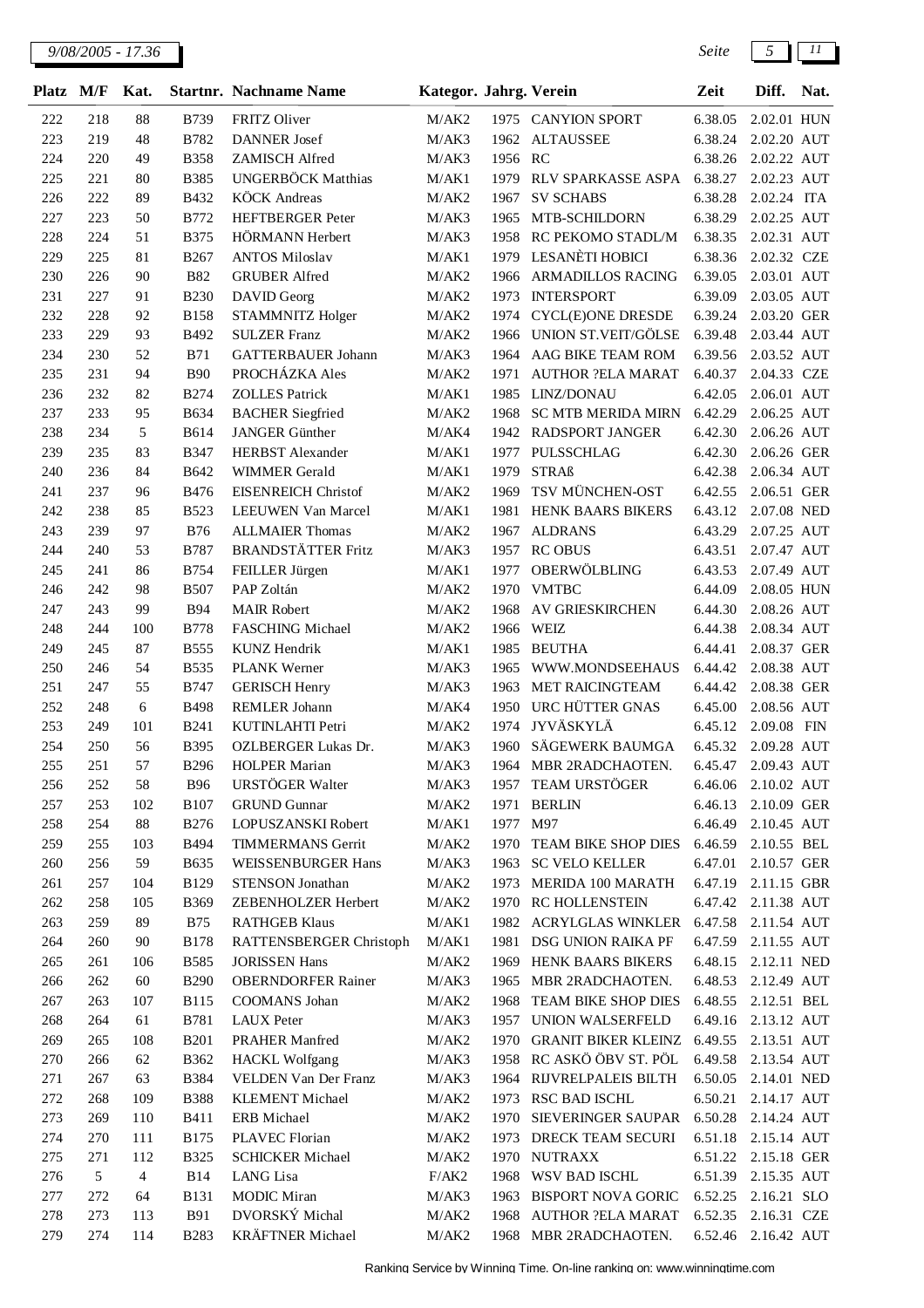| Platz      | M/F              | Kat.             |                            | <b>Startnr.</b> Nachname Name              | Kategor. Jahrg. Verein |              |                                        | Zeit               | Diff.                      | Nat. |
|------------|------------------|------------------|----------------------------|--------------------------------------------|------------------------|--------------|----------------------------------------|--------------------|----------------------------|------|
| 280        | 275              | 91               | <b>B108</b>                | <b>MÜLLER</b> Robert                       | M/AK1                  |              | 1976 BERLIN                            | 6.52.48            | 2.16.44 GER                |      |
| 281        | 276              | 115              | <b>B794</b>                | <b>THALLINGER Hubert</b>                   | M/AK2                  | 1966         | SÄGEWERK BAUMGA                        | 6.53.33            | 2.17.29 AUT                |      |
| 282        | 277              | 116              | <b>B537</b>                | LETTNER Martin Ing.                        | M/AK2                  | 1973         | WWW.MONDSEEHAUS                        | 6.53.40            | 2.17.36 AUT                |      |
| 283        | 278              | 117              | B167                       | <b>VOGEL Florian</b>                       | M/AK2                  | 1971         | <b>DIETENHOFEN</b>                     | 6.54.03            | 2.17.59 GER                |      |
| 284        | 279              | 92               | <b>B527</b>                | PEBÖCK Patrick                             | M/AK1                  | 1979         | WWW.4SPORTS.AT                         | 6.54.09            | 2.18.05 AUT                |      |
| 285        | 280              | 118              | <b>B486</b>                | WÖCKL Walter                               | M/AK2                  | 1967         | UNION BIKER ST. VEIT                   | 6.54.10            | 2.18.06 AUT                |      |
| 287        | 6                | $\boldsymbol{2}$ | <b>B474</b>                | <b>GUTT Katharina</b>                      | F/AK1                  | 1981         | TREUENBRIETZEN                         | 6.54.44            | 2.18.40 GER                |      |
| 286        | 281              | 65               | <b>B305</b>                | OLSINA Ivan                                | M/AK3                  | 1957         | MERIDA PELOTON CU                      | 6.54.44            | 2.18.40 SVK                |      |
| 288        | 282              | 119              | <b>B232</b>                | <b>KERN Hannes</b>                         | M/AK2                  | 1966         | <b>INTERSPORT EYBL LIN</b>             | 6.54.57            | 2.18.53 AUT                |      |
| 289        | 283              | 66               | <b>B370</b>                | DÜRNBERGER Herwig                          | M/AK3                  | 1965         | RC HOLLENSTEIN                         | 6.54.59            | 2.18.55 AUT                |      |
| 290        | 284              | 120              | <b>B617</b>                | HÖLLMÜLLER Johannes                        | M/AK2                  | 1968         | <b>RC HOLLENSTEIN</b>                  | 6.54.59            | 2.18.55 AUT                |      |
| 291        | 285              | 121              | <b>B670</b>                | <b>KALTEIS Franz</b>                       | M/AK2                  | 1968         | <b>BARCELONA</b>                       | 6.55.00            | 2.18.56 AUT                |      |
| 292        | 286              | 93               | B726                       | <b>EXNER Rene</b>                          | M/AK1                  | 1980         | FAHRRAD HOBLIK                         | 6.55.49            | 2.19.45 DEN                |      |
| 293        | 287              | 94               | <b>B189</b>                | HANNEMANN Benedikt                         | M/AK1                  | 1986         | <b>FLACHLANDBIKER</b>                  | 6.55.51            | 2.19.47 GER                |      |
| 294        | 288              | 95               | <b>B203</b>                | <b>KOFLER Klaus</b>                        | M/AK1                  |              | 1976 GRAZ                              | 6.56.18            | 2.20.14 AUT                |      |
| 295        | 289              | 96               | <b>B180</b>                | <b>BLAHA Jan</b>                           | M/AK1                  |              | 1980 DUBI                              | 6.56.24            | 2.20.20 CZE                |      |
| 296        | 290              | 97               | <b>B386</b>                | <b>KLEINEDAM Axel</b>                      | M/AK1                  | 1980         | <b>ROTT</b>                            | 6.56.43            | 2.20.39 GER                |      |
| 297        | 291              | 122              | <b>B393</b>                | PÖLL Franz                                 | M/AK2                  | 1970         | SÄGEWERK BAUMGA                        | 6.57.06            | 2.21.02 AUT                |      |
| 298        | 292              | 67               | <b>B350</b>                | <b>GEIER Felix</b>                         | M/AK3                  | 1962         | RC DONAU FRITZI RA                     | 6.57.19            | 2.21.15 AUT                |      |
| 299        | 293              | 123              | <b>B83</b>                 | <b>LAHERSTORFER Thomas</b>                 | M/AK2                  | 1973         | ARMADILLOS RACING                      | 6.57.49            | 2.21.45 AUT                |      |
| 301        | 295              | 124              | <b>B237</b>                | <b>WICHT</b> Andreas                       | M/AK2                  | 1973         | <b>JENA</b>                            | 6.58.50            | 2.22.46 GER                |      |
| 300        | 294              | 68               | B629                       | <b>KUNTZEL Ralf</b>                        | M/AK3                  | 1965         | <b>RSH</b>                             | 6.58.50            | 2.22.46 GER                |      |
| 302        | 296              | 98               | <b>B533</b>                | <b>HAGER Karl</b>                          | M/AK1                  | 1976         | WWW.GHOSTBIKERS.                       | 6.59.12            | 2.23.08 AUT                |      |
| 303        | 297              | 125              | <b>B338</b>                | <b>HRUSKA</b> Milic                        | M/AK2                  | 1967         | <b>PODEBRADY</b>                       | 6.59.12            | 2.23.08 CZE                |      |
| 304        | 298              | 99               | <b>B54</b>                 | <b>PUTZ Martin</b>                         | M/AK1                  | 1979         | <b>GOSAU</b>                           | 6.59.14            | 2.23.10 AUT                |      |
| 305        | 299              | 126              | <b>B231</b>                | SCHODER Hans Jürgen                        | M/AK2                  | 1975         | <b>INTERSPORT AUSTRIA</b>              | 6.59.23            | 2.23.19 AUT                |      |
| 306        | 300              | 127              | <b>B757</b>                | <b>REISENAUER Johannes</b>                 | M/AK2                  | 1970         | <b>BAD ISCHL</b>                       | 6.59.36            | 2.23.32 AUT                |      |
| 307        | $\boldsymbol{7}$ | 3                | <b>B227</b>                | <b>STREIT Karin</b>                        | F/AK1                  | 1976         | <b>ILLISWIL</b>                        | 6.59.47            | 2.23.43 SUI                |      |
| 308        | 301              | 128              | <b>B289</b>                | CAPPY Martin Dr.                           | M/AK2                  | 1966         | MBR 2RADCHAOTEN.                       | 6.59.51            | 2.23.47 AUT                |      |
| 309        | 302              | 69               | <b>B460</b>                | <b>SCHWAB</b> Georg                        | M/AK3                  | 1965         | <b>TEAM SPORTNORA TR</b>               | 6.59.56            | 2.23.52 AUT                |      |
| 310        | 303              | 129              | <b>B278</b>                | <b>DRACH</b> Günter                        | M/AK2                  | 1974         | <b>MARATHONTEAM LIN</b>                | 7.00.19            | 2.24.15 AUT                |      |
| 311        | 304              | 100              | <b>B543</b>                | <b>HARTENTHALER Tobias</b>                 | M/AK1                  | 1981         | WWW.RC-LAMBACH.C                       | 7.01.57            | 2.25.53 AUT                |      |
| 312        | 305              | 70               | <b>B352</b>                | <b>HOIER Klaus</b>                         | M/AK3                  | 1965         | <b>RADFREUNDE OBERN</b>                | 7.01.59            | 2.25.55 GER                |      |
| 313        | 306              | 130              | <b>B132</b>                | <b>HEGEDUS Janos</b>                       | M/AK2                  |              | 1973 BKHB                              | 7.02.36            | 2.26.32 HUN                |      |
| 314        | 307              | 101              | B192                       | <b>OSLISLO</b> Tobias                      | M/AK1                  |              | 1981 FRIDOLFING                        | 7.02.49            | 2.26.45 GER                |      |
| 315        | 308              | 131              | <b>B73</b>                 | <b>GATTERBAUER Guenter</b>                 | M/AK2                  | 1968         | AAG BIKE TEAM ROM                      | 7.03.23            | 2.27.19 AUT                |      |
| 316        | 309              | 132              | <b>B295</b>                | SÖHNEL Christian                           | M/AK2                  | 1966         | MBR 2RADCHAOTEN.                       | 7.04.05            | 2.28.01 AUT                |      |
| 317        | 310              | 71               | B783                       | <b>GARTNER</b> Leopold                     | M/AK3                  | 1961         | RADSPORT JANGER                        | 7.04.11            | 2.28.07 AUT                |      |
| 318        | 311              | 133              | <b>B736</b>                | <b>MARCZINSKI</b> Sebastian                | M/AK2                  | 1971 M 97    |                                        | 7.04.34            | 2.28.30 GER                |      |
| 319        | 312              | 102              | <b>B586</b>                | <b>BOCKHOOVEN Van Ralph</b>                | M/AK1                  |              | 1976 HENK BAARS BIKERS                 | 7.04.37            | 2.28.33 NED                |      |
| 320        | 313              | 134              | <b>B464</b>                | <b>BRINK Van Den Peter</b>                 | M/AK2                  | 1967         | TEAM THYSSEN KRUP                      | 7.04.59            | 2.28.55 NED                |      |
| 321        | 314              | 103              | <b>B342</b>                | <b>GRUL Frantisek</b>                      | M/AK1                  | 1982         | MERIDA PELOTON CU                      | 7.05.09            | 2.29.05 SVK                |      |
| 322        | 315              | $\overline{7}$   | <b>B185</b>                | <b>COOPER Philip</b>                       | M/AK4                  | 1948         | MERIDA 100 MARATH                      | 7.05.53            | 2.29.49 GBR                |      |
| 323        | 316              | 135              | <b>B377</b>                | POSSART Jürgen                             | M/AK2                  | 1972         | <b>RC PUPPINGER HOBB</b>               | 7.05.59            | 2.29.55 AUT<br>2.29.56 AUT |      |
| 324        | 317<br>318       | 136<br>104       | <b>B788</b>                | <b>RECHBERGER Wolfgang</b><br>FRANEK Jakub | M/AK2                  | 1968         | ST. MARTIN IM MÜHL                     | 7.06.00<br>7.06.18 |                            |      |
| 325<br>326 | 8                | $\mathbf{1}$     | <b>B441</b><br><b>B16</b>  | HENSE Simenko Roswitha                     | M/AK1<br>F/AK3         | 1976<br>1962 | <b>TEAM FRANTIC</b><br>RADSPORT JANGER | 7.07.42            | 2.30.14 GER<br>2.31.38 AUT |      |
|            |                  |                  |                            | URSTÖGER Hannes                            |                        |              | TEAM URSTÖGER                          |                    |                            |      |
| 327<br>328 | 319<br>320       | 105<br>72        | <b>B450</b><br><b>B353</b> | <b>HENSE Adolf</b>                         | M/AK1<br>M/AK3         | 1985         | 1960 RADSPORT JANGER                   | 7.08.09<br>7.08.10 | 2.32.05 AUT<br>2.32.06 AUT |      |
| 329        | 321              | 73               | <b>B268</b>                | <b>WUYTS Patrick</b>                       | M/AK3                  | 1963 LIER    |                                        | 7.08.55            | 2.32.51 BEL                |      |
| 330        | 322              | 137              | <b>B371</b>                | <b>MADERTHANER Gernot</b>                  | $\rm M/AK2$            |              | 1968 RC HOLLENSTEIN                    | 7.08.56            | 2.32.52 AUT                |      |
| 331        | 323              | 74               | <b>B665</b>                | LORENZ Reinhard                            | M/AK3                  | 1956         | TEAM NÖ HOBBY TRO                      | 7.08.58            | 2.32.54 AUT                |      |
| 332        | 324              | 138              | <b>B780</b>                | <b>KRINER Thomas</b>                       | M/AK2                  |              | 1974 KASTL                             | 7.09.05            | 2.33.01 AUT                |      |
| 333        | 325              | 139              | <b>B756</b>                | <b>BRAVER</b> David                        | M/AK2                  | 1974         | <b>MAASLAND</b>                        | 7.09.07            | 2.33.03 NED                |      |
| 334        | 326              | 140              | <b>B361</b>                | PECHHACKER Gerhard                         | M/AK2                  | 1968         | RC ASKÖ ÖBV ST. PÖL                    | 7.09.10            | 2.33.06 AUT                |      |
| 335        | 327              | 141              | <b>B390</b>                | <b>BURKERT Thomas</b>                      | M/AK2                  | 1972         | RSV SEHMATAL E.V.                      | 7.10.21            | 2.34.17 GER                |      |
| 336        | 328              | 75               | <b>B245</b>                | <b>CHOROVSKY</b> Igor                      | M/AK3                  | 1965         | KNORR-BREMSE.CR                        | 7.10.42            | 2.34.38 CZE                |      |
| 337        | 329              | 8                | <b>B578</b>                | PUIJENBROEK Van Henk                       | M/AK4                  |              | 1953 HENK BAARS BIKERS                 | 7.10.53            | 2.34.49 NED                |      |
|            |                  |                  |                            |                                            |                        |              |                                        |                    |                            |      |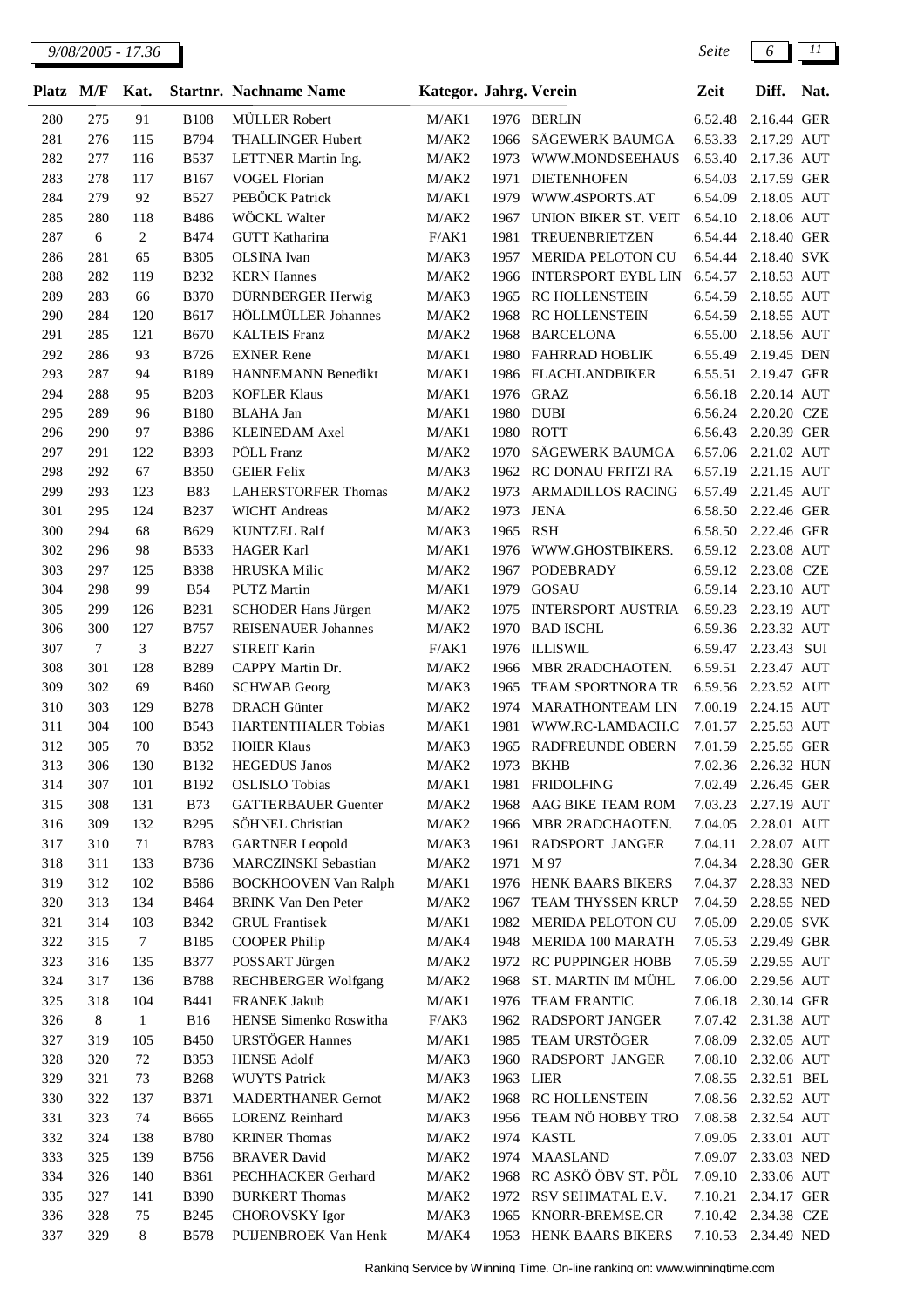| <b>Platz</b> | M/F        | Kat.           |                            | <b>Startnr.</b> Nachname Name          | Kategor. Jahrg. Verein |      |                                         | Zeit               | Diff.                      | Nat. |
|--------------|------------|----------------|----------------------------|----------------------------------------|------------------------|------|-----------------------------------------|--------------------|----------------------------|------|
| 338          | 330        | 76             | <b>B593</b>                | POT Andre                              | M/AK3                  |      | 1963 IJSSELSTEIN                        | 7.11.16            | 2.35.12 NED                |      |
| 339          | 9          | $\mathfrak{2}$ | B449                       | LICHTENEGGER Barbara                   | F/AK3                  | 1963 | TEAM SPORT LICHTEN                      | 7.11.17            | 2.35.13 AUT                |      |
| 340          | 331        | 142            | <b>B503</b>                | <b>KUGI</b> Stephan                    | M/AK2                  | 1968 | VELOCIPED BY KUGI                       | 7.11.37            | 2.35.33 AUT                |      |
| 341          | 332        | 77             | <b>B116</b>                | FUCHS Gerhard                          | M/AK3                  | 1965 | <b>BIKE THE BUGLES MT</b>               | 7.11.59            | 2.35.55 AUT                |      |
| 342          | 333        | 78             | <b>B322</b>                | <b>SULC Pavel</b>                      | M/AK3                  | 1963 | <b>NOVA PAKA</b>                        | 7.12.07            | 2.36.03 CZE                |      |
| 343          | 334        | 143            | <b>B172</b>                | <b>HUBER Manfred</b>                   | M/AK2                  | 1969 | DRAHTESELKLINIK.C                       | 7.12.15            | 2.36.11 AUT                |      |
| 344          | 335        | 79             | <b>B242</b>                | <b>SCHEIKL Gerhard</b>                 | M/AK3                  | 1961 | <b>KLAGENFURT</b>                       | 7.12.26            | 2.36.22 AUT                |      |
| 345          | 10         | 5              | <b>B68</b>                 | <b>BARTH Michaela</b>                  | F/AK2                  | 1972 | A & M                                   | 7.13.40            | 2.37.36 AUT                |      |
| 346          | 336        | 80             | <b>B114</b>                | <b>JONCKERS Rudi</b>                   | M/AK3                  | 1964 | TEAM BIKE SHOP DIES                     | 7.13.55            | 2.37.51 BEL                |      |
| 347          | 337        | 106            | <b>B281</b>                | <b>ZIEGLER</b> Christian               | M/AK1                  | 1978 | MBR 2RADCHAOTEN.                        | 7.14.38            | 2.38.34 AUT                |      |
| 348          | 338        | 144            | <b>B125</b>                | <b>SCHEUTZ Hans Peter</b>              | M/AK2                  | 1970 | <b>BIKES 4 YOU</b>                      | 7.15.13            | 2.39.09 AUT                |      |
| 349          | 339        | 145            | B672                       | ZWEIMÜLLER Bernhard                    | M/AK2                  | 1966 | MTB-SCHILDORN                           | 7.15.13            | 2.39.09 AUT                |      |
| 350          | 340        | 81             | B194                       | MONDUZZI Giovanni                      | M/AK3                  | 1960 | <b>BIKE &amp; MORE</b>                  | 7.15.27            | 2.39.23 ITA                |      |
| 351          | 341        | 146            | <b>B311</b>                | <b>RIDLMAIER Peter</b>                 | M/AK2                  | 1968 | MTB TEAM HERVIS RI                      | 7.15.36            | 2.39.32 AUT                |      |
| 352          | 342        | 147            | <b>B488</b>                | <b>BAUER</b> Andreas                   | M/AK2                  | 1974 | UNION MTB CLUB KO                       | 7.16.11            | 2.40.07 AUT                |      |
| 353          | 343        | 82             | <b>B72</b>                 | <b>WALEK Wolfgang</b>                  | M/AK3                  | 1963 | AAG BIKE TEAM ROM                       | 7.16.23            | 2.40.19 AUT                |      |
| 354          | 344        | 107            | B459                       | HÖLLWERTH Josef                        | M/AK1                  | 1976 | TEAM SPORT NORA T                       | 7.16.26            | 2.40.22 AUT                |      |
| 355          | 345        | 148            | <b>B181</b>                | <b>GAIGG Horst</b>                     | M/AK2                  | 1970 | <b>EBENSEE</b>                          | 7.16.27            | 2.40.23 AUT                |      |
| 356          | 346        | 149            | <b>B520</b>                | <b>DELLE Karth Georg</b>               | M/AK2                  | 1968 | <b>WIEN</b>                             | 7.16.31            | 2.40.27 AUT                |      |
| 357          | 347        | 108            | <b>B89</b>                 | SCHMALWIESER Hubert                    | M/AK1                  | 1980 | <b>ATTNANG</b>                          | 7.16.32            | 2.40.28 AUT                |      |
| 358          | 11         | 4              | <b>B420</b>                | FAHRNGRUBER Nicole                     | F/AK1                  | 1978 | <b>STEINAKIRCHEN</b>                    | 7.17.00            | 2.40.56 AUT                |      |
| 359          | 348        | 109            | <b>B405</b>                | <b>STAMM</b> Andre                     | M/AK1                  | 1976 | <b>SCHALCHEN</b>                        | 7.17.02            | 2.40.58 GER                |      |
| 360          | 349        | 110            | <b>B275</b>                | <b>MATTHES Andreas</b>                 | M/AK1                  | 1978 | LZ POCKAU                               | 7.17.02            | 2.40.58 GER                |      |
| 361          | 350        | 111            | <b>B376</b>                | <b>EISNER</b> Stefan                   | M/AK1                  | 1979 | RC PUPPINGER HOBB                       | 7.17.39            | 2.41.35 AUT                |      |
| 362          | 351        | 83             | B397                       | <b>BAUMGARTNER Bernhard D</b>          | M/AK3                  | 1964 | SÄGEWERK BAUMGA                         | 7.18.32            | 2.42.28 AUT                |      |
| 363          | 352        | 150            | <b>B340</b>                | SERCECCHI Andrea                       | M/AK2                  | 1973 | <b>BIKE &amp; MORE</b>                  | 7.18.33            | 2.42.29 ITA                |      |
| 364          | 353        | 151            | <b>B544</b>                | <b>WIESINGER Manfred</b>               | M/AK2                  | 1974 | WWW.RC-LAMBACH.C                        | 7.18.40            | 2.42.36 AUT                |      |
| 365          | 354        | 152            | <b>B59</b>                 | <b>OUDEN</b> Den Dennis                | M/AK2                  | 1970 | HEERHUGOWAARD                           | 7.19.01            | 2.42.57 NED                |      |
| 366          | 355        | 112            | <b>B425</b>                | <b>BINDER Josef</b>                    | M/AK1                  | 1981 | SU RVL SPARKASSE A                      | 7.19.56            | 2.43.52 AUT                |      |
| 367          | 356        | 153            | B683                       | <b>AKCAY</b> Oktay                     | M/AK2                  | 1970 | MTB.CLUB.ST.PÖLTEN                      | 7.20.11            | 2.44.07 AUT                |      |
| 368          | 357        | 113            | <b>B61</b>                 | <b>VERMIERT</b> Peter                  | M/AK1                  | 1976 | TEAM BIKE SHOP DIES                     | 7.20.19            | 2.44.15 BEL                |      |
| 369          | 358        | 84             | <b>B313</b>                | <b>ESSER Karl</b>                      | M/AK3                  | 1964 | <b>MÜNCHEN</b>                          | 7.20.57            | 2.44.53 GER                |      |
| 370          | 359        | 154            | <b>B773</b>                | WOLKERSDORFER Stefan                   | M/AK2                  | 1970 | MTB TEAM HERVIS RI                      | 7.21.23            | 2.45.19 AUT                |      |
| 371          | 360        | 85             | B391                       | WAZLAVEK Karl                          | M/AK3                  |      | 1961 RT LOS PEDALOS                     |                    | 7.21.40 2.45.36 AUT        |      |
| 372          | 361        | 86             | <b>B606</b>                | LAKNER Heinz Lackner                   | M/AK3                  | 1959 | MBR 2RADCHAOTEN.                        | 7.21.51            | 2.45.47 AUT                |      |
| 373          | 362        | 155            | <b>B320</b>                | <b>SCHEICHL Roland</b>                 | $\rm M/AK2$            |      | 1975 NEUKIRCHEN AN DER                  | 7.22.42            | 2.46.38 AUT                |      |
| 374          | 363        | 114            | <b>B273</b>                | ZOHNER Sebastian Dr.                   | M/AK1                  |      | 1977 LINZ                               | 7.22.47            | 2.46.43 AUT                |      |
| 375          | 364        | 156            | <b>B214</b>                | <b>STEE Van Rinus</b>                  | M/AK2                  | 1968 | <b>HERKINGEN</b>                        | 7.23.23            | 2.47.19 NED                |      |
| 376          | 12         | 6              | <b>B212</b>                | CHLIBKOVA Daniela                      | F/AK2                  | 1967 | <b>HAPE SPORT</b>                       | 7.23.41            | 2.47.37 CZE                |      |
| 377          | 365        | 87             | <b>B552</b>                | <b>AIGNER Herbert</b>                  | M/AK3                  |      | 1956 AAG BIKE TEAM ROM                  | 7.23.55            | 2.47.51 AUT                |      |
| 378          | 366        | 115            | <b>B671</b>                | LIST Josef                             | M/AK1                  | 1978 | <b>SUSV SPARKASSE</b>                   | 7.24.18            | 2.48.14 AUT                |      |
| 379          | 367        | 157            | <b>B746</b>                | HRÜZA Jan                              | M/AK2                  |      | 1967 RIGI BIKE                          | 7.25.00            | 2.48.56                    |      |
| 380          | 368        | 88             | <b>B127</b>                | <b>REBMANN Emil</b>                    | M/AK3                  |      | 1963 BIKES 4 YOU                        |                    | 7.25.31 2.49.27 AUT        |      |
| 381          | 369        | 158            | <b>B210</b>                | <b>BORMANN</b> Axel                    | M/AK2                  |      | 1970 HANNOVER MOUNTIE                   | 7.25.33            | 2.49.29 GER                |      |
| 382          | 370        | 159            | <b>B211</b>                | <b>WILKE Fabian</b>                    | M/AK2                  | 1975 | HANNOVER MOUNTIE                        | 7.25.33            | 2.49.29 GER                |      |
| 383          | 371        | 116            | <b>B264</b>                | <b>GEIßLER</b> Gordon                  | M/AK1                  |      | 1976 LEIPZIG                            | 7.26.09            | 2.50.05 GER                |      |
| 384          | 372        | 160            | <b>B779</b>                | ZAHN Reinhold                          | M/AK2                  |      | 1970 HOCHRHEIN BIKERS                   | 7.26.24            | 2.50.20 GER                |      |
| 385          | 373        | 161            | <b>B620</b>                | WEILGUNY Daniel                        | M/AK2                  | 1969 | <b>RC YBBS</b>                          | 7.26.49            | 2.50.45 AUT                |      |
| 386          | 374        | 162            | <b>B482</b>                | WEISS Gerhard                          | M/AK2                  | 1967 | TVN STADL-PAURA                         | 7.27.09            | 2.51.05 AUT                |      |
| 387          | 375        | 163            | <b>B471</b>                | <b>BÖCK</b> Thomas<br>GAMSJÄGER Rainer | M/AK2                  | 1973 |                                         |                    | 7.28.34 2.52.30 AUT        |      |
| 388          | 376        | 164            | <b>B591</b>                |                                        | M/AK2                  |      | 1974 HOT! KOLLER GOSAU                  |                    | 7.28.35 2.52.31 AUT        |      |
| 390          | 378        | 165            | <b>B421</b>                | <b>RAFFKE Gunnar</b>                   | M/AK2                  |      | 1966 STEINSDORF<br>1962 MÜNCHENBERNSDOR | 7.29.07            | 2.53.03 GER<br>2.53.03 GER |      |
| 389<br>391   | 377<br>379 | 89<br>90       | <b>B315</b><br><b>B600</b> | PHILLIP Peer<br>FISCHILL Hermann       | M/AK3<br>M/AK3         |      | 1962 LENZING                            | 7.29.07<br>7.29.56 | 2.53.52 AUT                |      |
| 392          | 380        | 166            | B495                       | WEIDINGER Stefan                       | M/AK2                  | 1970 | URC GRÜNAU                              | 7.29.57            | 2.53.53 AUT                |      |
| 393          | 381        | 167            | <b>B625</b>                | <b>LEITNER Markus</b>                  | M/AK2                  | 1970 | ROHRDORF - LAUTER                       | 7.30.20            | 2.54.16 AUT                |      |
| 394          | 382        | 91             | <b>B101</b>                | <b>BENNETT</b> Andrew                  | M/AK3                  | 1958 | MERIDA 100 MARATH                       | 7.31.08            | 2.55.04 GBR                |      |
| 395          | 383        | 168            | <b>B567</b>                | <b>KRENN</b> Siegfried                 | M/AK2                  |      | 1975 DRAHTESELKLINIK.C                  |                    | 7.31.20 2.55.16 AUT        |      |
|              |            |                |                            |                                        |                        |      |                                         |                    |                            |      |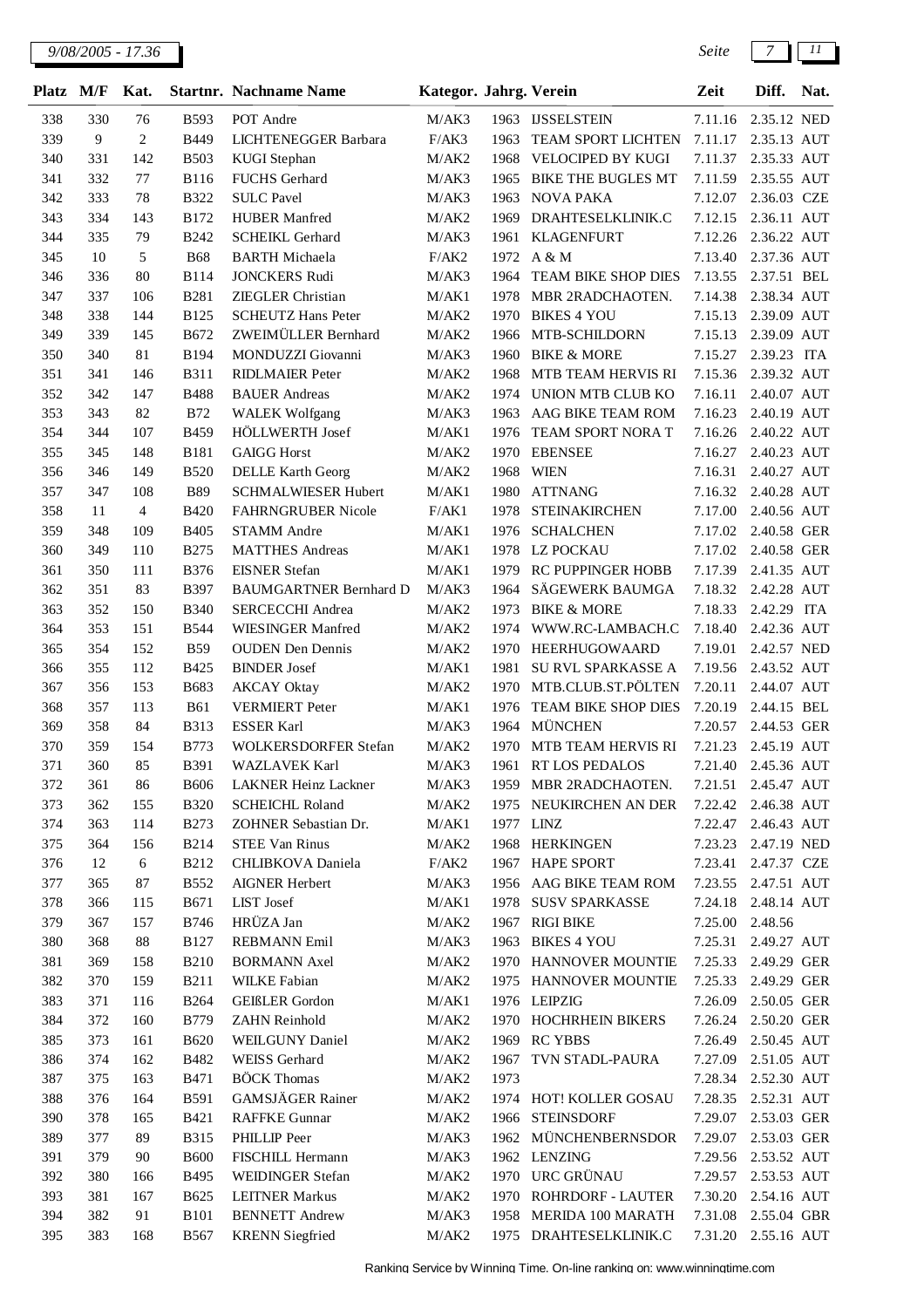| <b>Platz</b> | M/F        | Kat.           |                            | <b>Startnr. Nachname Name</b>           | Kategor. Jahrg. Verein |              |                                         | Zeit                | Diff.                      | Nat. |
|--------------|------------|----------------|----------------------------|-----------------------------------------|------------------------|--------------|-----------------------------------------|---------------------|----------------------------|------|
| 396          | 384        | 169            | <b>B200</b>                | HÖRAK Alexander                         | M/AK2                  |              | 1975 MBR 2RADCHAOTEN.                   | 7.32.11             | 2.56.07 AUT                |      |
| 397          | 385        | 170            | <b>B66</b>                 | <b>HÖDLMOSER</b> Peter                  | M/AK2                  | 1966         | AIGEN-VOGLHUB                           | 7.32.13             | 2.56.09 AUT                |      |
| 398          | 386        | 171            | B422                       | <b>FUCHS</b> Thomas                     | M/AK2                  | 1973         | <b>STUTTGART</b>                        | 7.32.14             | 2.56.10 GER                |      |
| 399          | 387        | 92             | B436                       | <b>EVRARD Daniel</b>                    | M/AK3                  | 1964         | TEAM BIKE SHOP DIES                     | 7.32.22             | 2.56.18 BEL                |      |
| 400          | 388        | 93             | <b>B396</b>                | <b>REISENHOFER Erwin</b>                | M/AK3                  | 1959         | SÄGEWERK BAUMGA                         | 7.32.48             | 2.56.44 AUT                |      |
| 401          | 389        | 94             | <b>B328</b>                | <b>DOVJAK</b> Peter                     | M/AK3                  | 1962         | SÄGEWERK BAUMGA                         | 7.32.49             | 2.56.45 AUT                |      |
| 402          | 390        | 172            | <b>B236</b>                | <b>ERIKSSON</b> Stefan                  | M/AK2                  | 1967         | JÄRFÄLLA CK                             | 7.34.02             | 2.57.58 SWE                |      |
| 403          | 391        | 95             | <b>B224</b>                | <b>IMNITZER</b> Gerald                  | M/AK3                  | 1964         | HSV OÖ                                  | 7.34.25             | 2.58.21 AUT                |      |
| 404          | 392        | 173            | <b>B744</b>                | <b>ZEH</b> David                        | M/AK2                  | 1974         | AUSSEER.COM                             | 7.34.43             | 2.58.39 AUT                |      |
| 405          | 393        | 96             | B761                       | <b>KNEES</b> Wolfgang                   | M/AK3                  | 1962         | KEUTSCHACH                              | 7.35.23             | 2.59.19 AUT                |      |
| 406          | 394        | 174            | <b>B142</b>                | <b>TOKAR Lubomir</b>                    | M/AK2                  | 1973         | MERIDA PELOTON CU                       | 7.35.38             | 2.59.34 SVK                |      |
| 407          | 395        | 117            | <b>B428</b>                | LAUTENBACH Benny                        | M/AK1                  | 1987         | SV SACHSEN 90 WERD                      | 7.36.36             | 3.00.32 GER                |      |
| 408          | 396        | 118            | <b>B431</b>                | <b>ALBERT</b> Denny                     | M/AK1                  | 1985         | SV SACHSEN 90 WERD                      | 7.36.36             | 3.00.32 GER                |      |
| 409          | 397        | 175            | <b>B225</b>                | <b>KREUZER Heinz</b>                    | M/AK2                  | 1971         | HSV OÖ                                  | 7.36.44             | 3.00.40 AUT                |      |
| 410          | 398        | 97             | <b>B637</b>                | FRAUENLOB Alfred                        | M/AK3                  | 1964         | <b>SEEKIRCHEN</b>                       | 7.36.45             | 3.00.41 AUT                |      |
| 411          | 399        | 98             | <b>B368</b>                | <b>AUER Josef</b>                       | M/AK3                  | 1957         | RC GROß GERUNGS SP                      | 7.36.56             | 3.00.52 AUT                |      |
| 412          | 400        | 176            | <b>B165</b>                | <b>MILKNER Torsten</b>                  | M/AK2                  | 1970         | DELITZSCH                               | 7.36.59             | 3.00.55 GER                |      |
| 413          | 401        | 177            | <b>B259</b>                | <b>KNOP</b> Sören                       | M/AK2                  | 1972         | KURORT HARTHA                           | 7.37.03             | 3.00.59 GER                |      |
| 414          | 402        | 178            | <b>B558</b>                | HUMMELBRUNNER Dieter                    | M/AK2                  | 1967         | <b>BIKES 4 YOU</b>                      | 7.38.43             | 3.02.39 AUT                |      |
| 415          | 403        | 179            | B419                       | <b>TEUFEL Rudolf</b>                    | M/AK2                  | 1972         | <b>STEINAKIRCHEN</b><br><b>PINSDORF</b> | 7.38.59             | 3.02.55 AUT                |      |
| 416          | 404        | 119            | <b>B336</b>                | RASTINGER Maximilian                    | M/AK1                  | 1976         |                                         | 7.39.18             | 3.03.14 AUT                |      |
| 417          | 405<br>406 | 120            | <b>B504</b>                | <b>ARTACKER Philipp</b><br>PAPEZ Thomas | M/AK1                  | 1986<br>1967 | VELOCIPED BY KUGI                       | 7.39.21<br>7.39.54  | 3.03.17 AUT                |      |
| 418<br>419   | 407        | 180<br>181     | <b>B456</b><br><b>B213</b> | <b>REHBERGER Hubert</b>                 | M/AK2<br>M/AK2         | 1966         | TEAM SPORT NORA<br><b>HELFENBERG</b>    | 7.41.04             | 3.03.50 AUT<br>3.05.00 AUT |      |
| 420          | 408        | 121            | <b>B197</b>                | <b>ALMEN Robert</b>                     | M/AK1                  | 1978         | <b>GIANT GLOBAL RACIN</b>               | 7.41.06             | 3.05.02 GER                |      |
| 421          | 409        | 182            | <b>B602</b>                | <b>HUBER Christian</b>                  | M/AK2                  | 1971         | <b>LINZ</b>                             | 7.41.15             | 3.05.11 AUT                |      |
| 422          | 410        | 183            | <b>B688</b>                | KOVÁCS Zsolt                            | M/AK2                  | 1969         | HEAVY TOOLS TEAM                        | 7.41.30             | 3.05.26 HUN                |      |
| 423          | 411        | 184            | <b>B176</b>                | SCHIMSCHA Robin                         | M/AK2                  | 1972         | DRECK-TEAM SECURI                       | 7.44.09             | 3.08.05 AUT                |      |
| 424          | 412        | $\overline{9}$ | <b>B608</b>                | REICHHART Harald                        | M/AK4                  | 1952         | NFÖ GALLNEUKIRCHE                       | 7.44.31             | 3.08.27 AUT                |      |
| 425          | 413        | 99             | <b>B582</b>                | <b>WENTING Jos</b>                      | M/AK3                  | 1959         | HENK BAARS BIKERS                       | 7.44.35             | 3.08.31 NED                |      |
| 426          | 414        | 185            | <b>B349</b>                | <b>ROTTER Peter</b>                     | M/AK2                  | 1973         | KTM-MOUNTAINBIKE                        | 7.44.41             | 3.08.37 AUT                |      |
| 427          | 415        | 186            | <b>B57</b>                 | <b>SCHOLTEN Rodney</b>                  | M/AK2                  | 1969         | <b>THALWIL</b>                          | 7.44.54             | 3.08.50 NZL                |      |
| 428          | 416        | 100            | B795                       | <b>NEUMAYER Nikolaus</b>                | M/AK3                  | 1958         | <b>UNION OHLSDORF</b>                   | 7.44.59             | 3.08.55 AUT                |      |
| 429          | 417        | 101            | <b>B446</b>                | <b>LOIDL</b> Erwin                      | M/AK3                  | 1959         | DT SWISS MERIDA CO                      | 7.45.08             | 3.09.04 AUT                |      |
| 430          | 418        | 122            | <b>B364</b>                | <b>DIETRICH Thomas</b>                  | M/AK1                  | 1979         | RC BIKERELAT                            | 7.45.34 3.09.30 AUT |                            |      |
| 431          | 419        | 102            | <b>B53</b>                 | <b>MOLTINGER Roland</b>                 | M/AK3                  | 1964         | <b>SALZBURG</b>                         | 7.45.37             | 3.09.33 AUT                |      |
| 432          | 420        | 187            | <b>B239</b>                | <b>JERABEK Tomas</b>                    | M/AK2                  |              | 1973 JTR BIKERS TEAM                    | 7.45.44             | 3.09.40 CZE                |      |
| 433          | 421        | 188            | <b>B105</b>                | <b>CAESBROECK Van Chris</b>             | M/AK2                  | 1966         | TEAM BIKE SHOP DIES                     | 7.45.59             | 3.09.55 BEL                |      |
| 434          | 422        | 103            | <b>B592</b>                | <b>LEEB</b> Walter                      | M/AK3                  | 1957         | <b>HSV WELS</b>                         | 7.46.00             | 3.09.56 AUT                |      |
| 435          | 423        | 189            | <b>B556</b>                | SÁNDOR Pintér                           | M/AK2                  | 1975         | <b>BIKE ZONE GÖDÖLLÖ</b>                | 7.46.05             | 3.10.01 HUN                |      |
| 436          | 424        | 190            | <b>B302</b>                | <b>SISTIK Marian</b>                    | M/AK2                  | 1975         | <b>MERIDA PELOTON CU</b>                | 7.46.13             | 3.10.09 SVK                |      |
| 437          | 425        | 191            | <b>B240</b>                | SPALENSKY Jiri                          | M/AK2                  | 1973         | <b>JTR BIKERS TEAM</b>                  | 7.47.13             | 3.11.09 CZE                |      |
| 438          | 426        | 104            | <b>B113</b>                | VANDEVENNE Luc                          | M/AK3                  | 1964         | TEAM BIKE SHOP DIES                     | 7.47.49             | 3.11.45 BEL                |      |
| 439          | 427        | 123            | <b>B753</b>                | <b>RUSPECKHOFER Philipp</b>             | M/AK1                  |              | 1978 WWW.4SPORTS.AT                     | 7.48.33             | 3.12.29 AUT                |      |
| 440          | 428        | 10             | <b>B735</b>                | STROOSNIJDER Henk                       | M/AK4                  | 1947         |                                         | 7.48.35             | 3.12.31 NED                |      |
| 441          | 429        | 124            | <b>B786</b>                | KOLAR Jan                               | M/AK1                  |              | 1979 KLECANY                            | 7.48.57             | 3.12.53 CZE                |      |
| 442          | 430        | 192            | B785                       | DOLEJS Jan                              | M/AK2                  | 1968         | EXIT TEAM                               | 7.48.57             | 3.12.53 CZE                |      |
| 443          | 431        | 193            | <b>B288</b>                | <b>KICKINGER Hubert</b>                 | M/AK2                  |              | 1968 MBR 2RADCHAOTEN.                   | 7.49.42             | 3.13.38 AUT                |      |
| 444          | 432        | 105            | <b>B286</b>                | <b>DUFT</b> Arnold                      | M/AK3                  | 1957         | MBR 2RADCHAOTEN.                        | 7.49.42             | 3.13.38 AUT                |      |
| 445          | 433        | 194            | <b>B570</b>                | <b>GRUBER Herbert</b>                   | M/AK2                  |              | 1966 EDELBACH PADDLER                   | 7.49.53             | 3.13.49 AUT                |      |
| 446          | 434        | 106            | B673                       | STERRER Franz Dr.                       | M/AK3                  | 1962         | SÄGEWERK BAUMGA                         | 7.50.54             | 3.14.50 AUT                |      |
| 447          | 435        | 195            | <b>B530</b>                | <b>ECKL</b> Andreas                     | M/AK2                  | 1968         | WWW.DOWNHILL.AT                         | 7.52.33             | 3.16.29 AUT                |      |
| 448          | 436        | 107            | <b>B584</b>                | KLUYTMANS Ton                           | M/AK3                  | 1962         | HENK BAARS BIKERS                       | 7.52.54             | 3.16.50 NED                |      |
| 449          | 437        | 196            | <b>B270</b>                | <b>BADER</b> Andreas                    | M/AK2                  | 1966         | <b>LINDENFELS</b>                       | 7.53.03             | 3.16.59 GER                |      |
| 450          | 438        | 125            | B162                       | DELFT Van Daan                          | M/AK1                  | 1985         | DASIA TEAM HOLLAN                       | 7.53.25             | 3.17.21 NED                |      |
| 451          | 439<br>440 | 126            | B163                       | <b>BAKKUM</b> Sjoerd                    | M/AK1                  | 1985         | DASIA TEAM HOLLAN                       | 7.53.25             | 3.17.21 NED                |      |
| 452          |            | 127            | <b>B160</b>                | <b>MAERTEN Michiel</b>                  | M/AK1                  | 1984         | DASIA TEAM HOLLAN                       | 7.53.25             | 3.17.21 NED                |      |
| 453          | 441        | 128            | <b>B161</b>                | <b>SPETTER Bram</b>                     | M/AK1                  |              | 1982 DASIA TEAM HOLLAN                  | 7.53.31             | 3.17.27 NED                |      |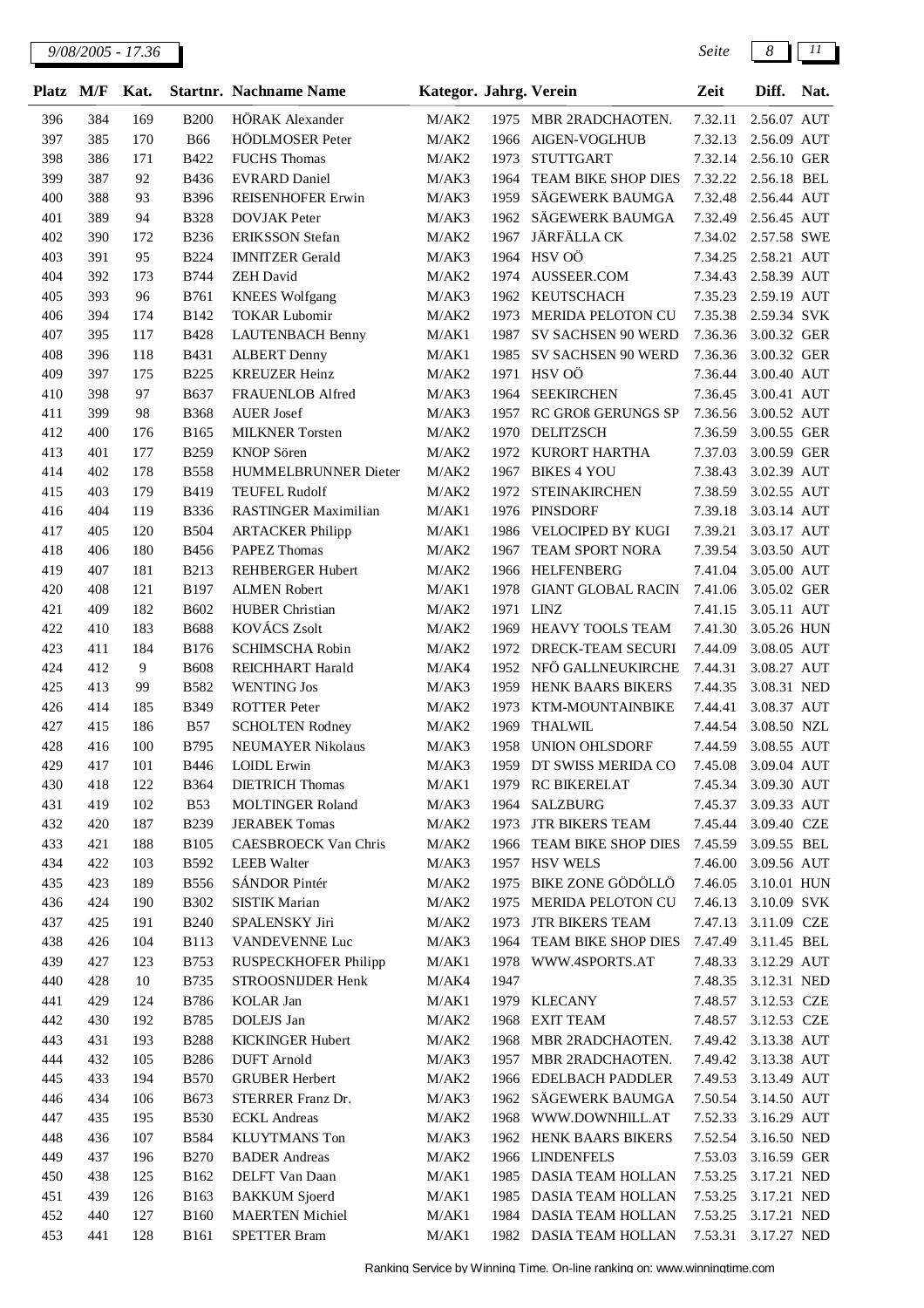*9/08/2005 - 17.36 Seite 9 11*

| <b>Platz</b> | M/F        | Kat.             |                            | <b>Startnr. Nachname Name</b>                  | Kategor. Jahrg. Verein |              |                                   | Zeit                | Diff.       | Nat. |
|--------------|------------|------------------|----------------------------|------------------------------------------------|------------------------|--------------|-----------------------------------|---------------------|-------------|------|
| 454          | 442        | 129              | <b>B314</b>                | <b>BORCHERT Thomas</b>                         | M/AK1                  |              | 1977 MÜNCHEN                      | 7.53.42             | 3.17.38 GER |      |
| 455          | 443        | 108              | B433                       | NITZ Arthur                                    | M/AK3                  | 1963         | <b>SV SCHABS</b>                  | 7.53.57             | 3.17.53 ITA |      |
| 456          | 444        | 197              | <b>B284</b>                | <b>MOSER Hannes</b>                            | M/AK2                  | 1967         | MBR 2RADCHAOTEN.                  | 7.53.59             | 3.17.55 AUT |      |
| 457          | 445        | 198              | <b>B394</b>                | <b>BAUMGARTNER Horst</b>                       | M/AK2                  | 1966         | SÄGEWERK BAUMGA                   | 7.54.24             | 3.18.20 AUT |      |
| 458          | 446        | 199              | <b>B750</b>                | STADLHUBER Roland                              | M/AK2                  | 1972         | <b>SPITZVILLA</b>                 | 7.54.42             | 3.18.38 AUT |      |
| 459          | 447        | 109              | <b>B465</b>                | <b>MATHORNE Jan</b>                            | M/AK3                  | 1961         | THRANE & THRANE                   | 7.55.18             | 3.19.14 DEN |      |
| 460          | 448        | 200              | <b>B309</b>                | <b>REINDL Roland</b>                           | M/AK2                  | 1967         | MTB TEAM HERVIS RI                | 7.55.24             | 3.19.20 AUT |      |
| 461          | 449        | 201              | <b>B306</b>                | <b>MARZIN</b> Dominique                        | M/AK2                  | 1974         | MITTELBIBERACH                    | 7.55.25             | 3.19.21 FRA |      |
| 463          | 451        | 203              | <b>B455</b>                | <b>HELMER Thomas</b>                           | M/AK2                  | 1971         | TEAM SPORT NORA                   | 7.55.31             | 3.19.27 AUT |      |
| 462          | 450        | 202              | B412                       | <b>SCHMUCK Gerald</b>                          | M/AK2                  | 1972         | <b>SIEVERINGER SAUPAR</b>         | 7.55.31             | 3.19.27 AUT |      |
| 464          | 452        | 110              | <b>B579</b>                | <b>BROUWER De Corne</b>                        | M/AK3                  | 1962         | HENK BAARS BIKERS                 | 7.56.12             | 3.20.08 NED |      |
| 465          | 453        | 130              | <b>B246</b>                | <b>LANG Petr</b>                               | M/AK1                  | 1978         | KNORR-BREMSE.CZ                   | 7.56.52             | 3.20.48 CZE |      |
| 466          | 454        | 111              | <b>B312</b>                | KASTINGER Johann                               | M/AK3                  | 1961         | <b>MTB TEAM HEVIS RIE</b>         | 7.56.53             | 3.20.49 AUT |      |
| 467          | 455        | 204              | <b>B654</b>                | <b>LEITNER</b> Christoph                       | M/AK2                  | 1973         | <b>TROFAIACH</b>                  | 7.57.02             | 3.20.58 AUT |      |
| 468          | 456        | 205              | <b>B574</b>                | <b>HUBNER Manfred</b>                          | M/AK2                  | 1969         | <b>HC GALVANIK</b>                | 7.57.09             | 3.21.05 AUT |      |
| 469          | 457        | 206              | <b>B689</b>                | <b>HORVÁTH Balázs</b>                          | M/AK2                  | 1969         | HEAVY TOOLS TEAM                  | 7.57.59             | 3.21.55 HUN |      |
| 470          | 458        | 207              | <b>B687</b>                | PILISZ Szilárd                                 | M/AK2                  | 1972         | HEAVY TOOLS TEAM                  | 7.57.59             | 3.21.55 HUN |      |
| 471          | 459        | 208              | <b>B452</b>                | <b>SCHILLER Peter</b>                          | M/AK2                  | 1975         | TEAM SPORT LICHTEN                | 7.58.09             | 3.22.05 AUT |      |
| 472          | 460        | 131              | <b>B616</b>                | <b>ORTNER Christian</b>                        | M/AK1                  | 1980         | RC HOCHPUSTERTAL                  | 8.00.25             | 3.24.21 AUT |      |
| 473          | 13         | $\boldsymbol{7}$ | <b>B622</b>                | <b>WINTERS</b> Bea                             | F/AK2                  | 1968         | <b>RIJWIELPALEIS</b>              | 8.01.00             | 3.24.56 NED |      |
| 474          | 461        | 209              | <b>B768</b>                | <b>BLEICH</b> Sascha                           | M/AK2                  | 1975         | <b>GENERATOR RADSPO</b>           | 8.01.07             | 3.25.03 GER |      |
| 475          | 462        | 210              | <b>B300</b>                | KOVÁCS Tamás                                   | M/AK2                  | 1974         | MERIDA MARATON TE                 | 8.02.46             | 3.26.42 HUN |      |
| 476          | 463        | 211              | <b>B62</b>                 | <b>MEIER</b> Daniel                            | M/AK2                  | 1967         | <b>EBENHAUSEN</b>                 | 8.04.37             | 3.28.33 GER |      |
| 477          | 14         | 5                | <b>B560</b>                | NAGY Hedwig                                    | F/AK1                  | 1976         | BRINGABANDA SC.                   | 8.04.37             | 3.28.33 HUN |      |
| 478          | 464        | 212              | <b>B63</b>                 | <b>TRUMPF Christian</b>                        | M/AK2                  | 1973         | <b>SKICLUB FRIDOLFING</b>         | 8.04.38             | 3.28.34 GER |      |
| 479          | 15         | 3                | <b>B15</b>                 | <b>SCHWIENBACHER Silvia</b>                    | F/AK3                  | 1963         | <b>RC STAR BIKE</b>               | 8.06.05             | 3.30.01 AUT |      |
| 480          | 465        | 213              | B485                       | <b>DECKER Martin</b>                           | M/AK2                  | 1972         | UNION BIKER ST. VEIT              | 8.06.14             | 3.30.10 AUT |      |
| 481          | 466        | 132              | <b>B87</b>                 | <b>BAUTZ</b> Martin                            | M/AK1                  | 1976         | ASKÖ EYBL LAUFRAD                 | 8.07.06             | 3.31.02 AUT |      |
| 482          | 467        | 133              | B759                       | <b>MADER Raimund</b>                           | M/AK1                  | 1986         | UNION ST. VEIT                    | 8.07.07             | 3.31.03 AUT |      |
| 483          | 468        | 214              | <b>B514</b>                | <b>STEINER Pius</b>                            | M/AK2                  | 1972         | <b>WELS</b>                       | 8.07.47             | 3.31.43 AUT |      |
| 484          | 469        | 112              | <b>B148</b>                | <b>HALEK Tamas</b>                             | M/AK3                  | 1961         | <b>BUDAPEST</b>                   | 8.08.33             | 3.32.29 HUN |      |
| 485          | 470        | 113              | <b>B319</b>                | <b>SCHALLMEINER Gerhard</b><br>KRISZTIÁN Biczó | M/AK3                  | 1965<br>1981 | <b>NEUKIRCHEN</b><br>CANYON-RÁCIÓ | 8.10.55<br>8.11.14  | 3.34.51 AUT |      |
| 486          | 471<br>472 | 134<br>114       | <b>B564</b><br><b>B126</b> |                                                | M/AK1                  |              | 1963 BIKES 4 YOU                  | 8.12.10             | 3.35.10 HUN |      |
| 487<br>488   | 473        |                  | B439                       | <b>BEIWL Helmuth</b><br><b>SCHEITHE Fred</b>   | M/AK3<br>M/AK3         | 1959         | TEAM BRUESCH GMB                  | 8.12.32 3.36.28 GER | 3.36.06 AUT |      |
| 489          | 474        | 115<br>135       | <b>B800</b>                | <b>VANEK Tomas</b>                             | M/AK1                  | 1980         |                                   | 8.13.41             | 3.37.37 HUN |      |
| 490          | 475        | 136              | <b>B801</b>                | <b>KALCSITS Tibor</b>                          | M/AK1                  | 1981         | <b>BUDAPEST</b>                   | 8.13.41             | 3.37.37 HUN |      |
| 491          | 476        | 116              | <b>B153</b>                | MÜLLER Christian                               | M/AK3                  | 1964         | CHEVROLET TEAM                    | 8.14.19             | 3.38.15 AUT |      |
| 492          | 477        | 215              | <b>B95</b>                 | <b>FISCHER Andreas</b>                         | M/AK2                  |              | 1972 B7 FAHRRADZENTRU             | 8.14.20             | 3.38.16 AUT |      |
| 493          | 478        | 216              | <b>B339</b>                | FALTUS Petr Ing.                               | M/AK2                  | 1974         | ARMADILLOS RACING                 | 8.14.30             | 3.38.26 CZE |      |
| 494          | 479        | 117              | <b>B640</b>                | <b>BARON Vladimír</b>                          | M/AK3                  | 1963         | MERIDA PELOTON CU                 | 8.14.41             | 3.38.37 SVK |      |
| 495          | 480        | 118              | <b>B641</b>                | PAZICKY Lubomir                                | M/AK3                  | 1956         | MERIDA PELOTON CU                 | 8.14.42             | 3.38.38 SVK |      |
| 496          | 481        | 119              | <b>B589</b>                | ZIMA Ivan                                      | M/AK3                  | 1963         | MERIDA PELOTON CU                 | 8.14.43             | 3.38.39 SVK |      |
| 497          | 482        | 120              | <b>B733</b>                | VAN ANKEN Henk                                 | M/AK3                  | 1965         | WWW.BENELUX-BIKE                  | 8.16.31             | 3.40.27 NED |      |
| 499          | 484        | 218              | <b>B287</b>                | <b>ULLRAM</b> Werner                           | M/AK2                  | 1974         | MBR 2RADCHAOTEN.                  | 8.17.48             | 3.41.44 AUT |      |
| 498          | 483        | 217              | <b>B292</b>                | <b>APPEL Reinhard</b>                          | M/AK2                  | 1966         | MBR 2RADCHAOTEN.                  | 8.17.48             | 3.41.44 AUT |      |
| 500          | 485        | 137              | <b>B97</b>                 | FELLNER Gerald                                 | M/AK1                  | 1981         | <b>BAD GOISERN</b>                | 8.19.01             | 3.42.57 AUT |      |
| 501          | 486        | 219              | <b>B138</b>                | <b>KUBIK</b> Peter                             | M/AK2                  |              | 1970 MERIDA PELOTON CU            | 8.19.07             | 3.43.03 SVK |      |
| 502          | 487        | 138              | <b>B693</b>                | WOSKOWSKI Benno                                | M/AK1                  | 1977         | <b>NÜRNBERG</b>                   | 8.19.43             | 3.43.39 GER |      |
| 503          | 488        | 121              | <b>B508</b>                | RÜTTGERS Uwe                                   | M/AK3                  |              | 1964 VOGTAREUTH                   | 8.20.19             | 3.44.15 GER |      |
| 504          | 489        | 122              | B685                       | <b>URBAN</b> Otto                              | M/AK3                  | 1960         | ARMADILLOS RACING                 | 8.21.11             | 3.45.07 AUT |      |
| 505          | 490        | 220              | <b>B400</b>                | <b>KISCH Florian</b>                           | M/AK2                  | 1973         | SALINEN AUSTRIA AG                | 8.24.02             | 3.47.58 AUT |      |
| 506          | 491        | 123              | B179                       | <b>WIESINGER Christian</b>                     | M/AK3                  | 1965         | DT SWISS MERIDA CO                | 8.24.02             | 3.47.58 AUT |      |
| 507          | 492        | 139              | <b>B64</b>                 | <b>DOMSCHITZ Gergely</b>                       | M/AK1                  |              | 1982 GYOR                         | 8.25.12             | 3.49.08 HUN |      |
| 508          | 493        | 140              | <b>B466</b>                | SØRENSEN Henrik                                | M/AK1                  | 1977         | THRANE & THRANE                   | 8.26.27             | 3.50.23 DEN |      |
| 509          | 494        | 141              | <b>B755</b>                | <b>TRAINDT Mathias</b>                         | M/AK1                  | 1981         | SUSV FEISTRITZ/WEC                | 8.26.36             | 3.50.32 AUT |      |
| 510          | 495        | 221              | <b>B516</b>                | WILHELMSTÖTTER Franz                           | M/AK2                  |              | 1972 WG-HUPPING                   | 8.27.04             | 3.51.00 AUT |      |
| 511          | 496        | 222              | <b>B217</b>                | FRIEDRICH Andreas                              | M/AK2                  |              | 1972 HITEC                        | 8.27.09             | 3.51.05 AUT |      |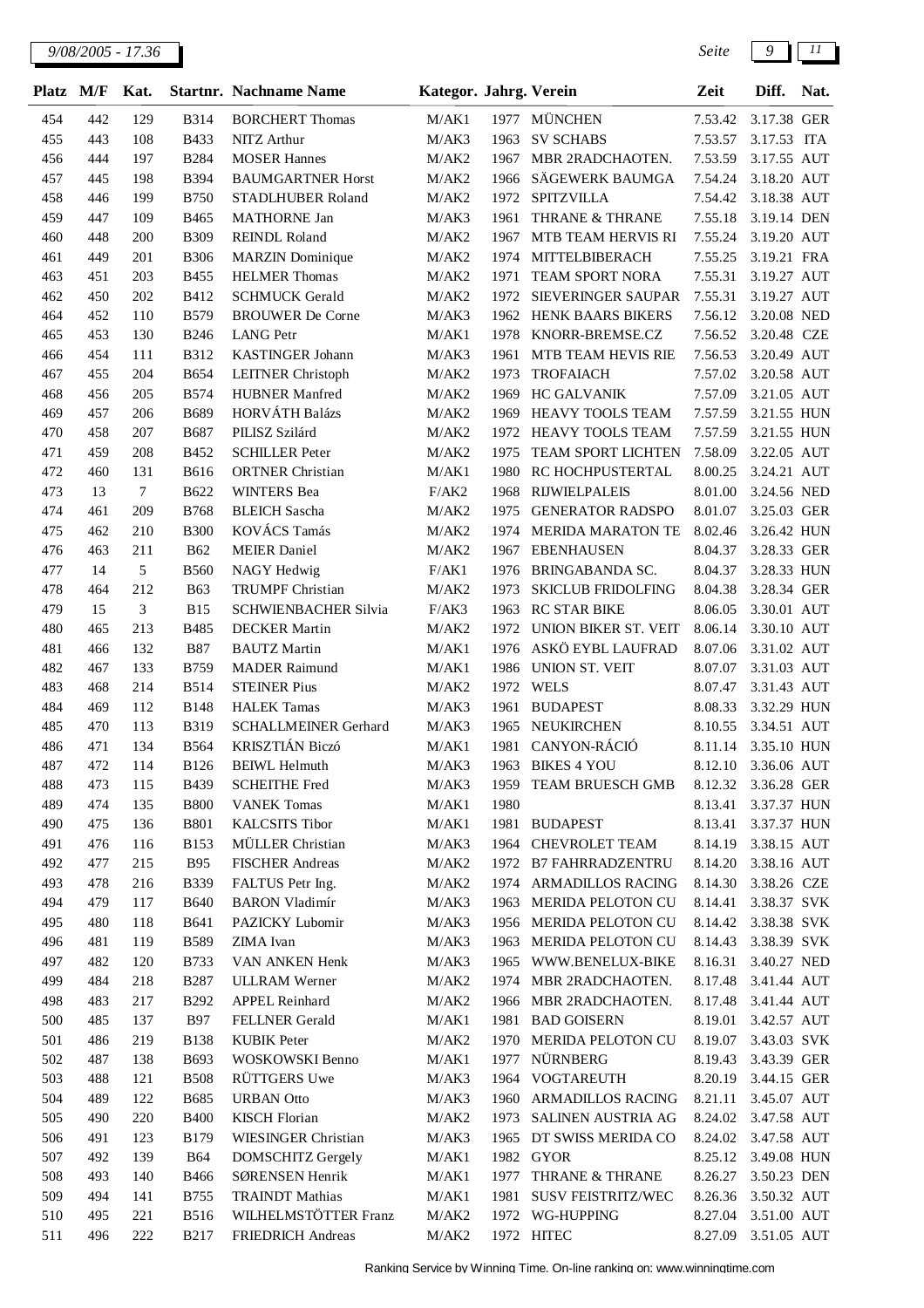| Platz | M/F | Kat. |             | <b>Startnr. Nachname Name</b>    | Kategor. Jahrg. Verein |        |                                       | Zeit                 | Diff.       | Nat. |
|-------|-----|------|-------------|----------------------------------|------------------------|--------|---------------------------------------|----------------------|-------------|------|
| 512   | 497 | 223  | <b>B624</b> | <b>HOOGENBOOM Paul</b>           | M/AK2                  |        | 1970 ROELOFARENDSUEEN                 | 8.27.26              | 3.51.22 NED |      |
| 513   | 498 | 142  | <b>B374</b> | <b>PIMPEL Martin</b>             | M/AK1                  | 1976   | RC INNSBRUCK WIED                     | 8.27.45              | 3.51.41 AUT |      |
| 514   | 499 | 143  | <b>B559</b> | <b>AKINS Ray</b>                 | M/AK1                  | 1978   | IN THE DIRT                           | 8.27.49              | 3.51.45 USA |      |
| 515   | 500 | 124  | <b>B187</b> | DÖRING Norbert                   | M/AK3                  | 1958   | ERBES-BÜDESHEIM                       | 8.27.57              | 3.51.53 GER |      |
| 516   | 501 | 125  | <b>B98</b>  | STIEGER Manfred                  | M/AK3                  | 1960   | <b>BAD GOISERN</b>                    | 8.28.09              | 3.52.05 AUT |      |
| 517   | 502 | 224  | <b>B279</b> | POPL Rudolf                      | M/AK2                  | 1966   | <b>MARIA ENZERSDORF</b>               | 8.29.17              | 3.53.13 AUT |      |
| 518   | 503 | 144  | <b>B220</b> | DEMAERSCHALK Jochen              | M/AK1                  | 1980   | <b>HOEILAART</b>                      | 8.29.17              | 3.53.13 BEL |      |
| 519   | 504 | 145  | <b>B303</b> | FENDEK Jurai                     | M/AK1                  | 1983   | MERIDA PELOTON CU                     | 8.29.41              | 3.53.37 SVK |      |
| 520   | 16  | 4    | <b>B554</b> | URSTÖGER Ingrid                  | F/AK3                  | 1958   | TEAM URSTÖGER                         | 8.30.13              | 3.54.09 AUT |      |
| 521   | 505 | 225  | <b>B569</b> | <b>REICHE Ralf</b>               | M/AK2                  | 1972   | <b>DRESDEN</b>                        | 8.30.13              | 3.54.09 GER |      |
| 522   | 506 | 226  | <b>B663</b> | <b>BITTENDORFER Konrad</b>       | M/AK2                  | 1967   | WWW.RADPOINT.COM                      | 8.32.32              | 3.56.28 AUT |      |
| 523   | 507 | 126  | <b>B686</b> | <b>HUEMER Fritzi</b>             | M/AK3                  | 1959   | ARMADILLOS RACING                     | 8.34.58              | 3.58.54 AUT |      |
| 524   | 508 | 127  | <b>B301</b> | <b>BAZANT</b> Oldrich            | M/AK3                  | 1962   | MERIDA PELOTON CU                     | 8.35.54              | 3.59.50 SVK |      |
| 525   | 509 | 11   | <b>B680</b> | <b>DAUBNER</b> Peter             | M/AK4                  | 1949   | MERIDA PELOTON CU                     | 8.35.54              | 3.59.50 SVK |      |
| 526   | 510 | 227  | <b>B282</b> | DEMUTH Jürgen                    | M/AK2                  | 1972   | MBR 2RADCHAOTEN.                      | 8.36.24              | 4.00.20 AUT |      |
| 527   | 511 | 146  | <b>B238</b> | <b>FENSKE Markus</b>             | M/AK1                  | 1982   | <b>JESERIG</b>                        | 8.37.13              | 4.01.09 GER |      |
| 528   | 512 | 147  | <b>B519</b> | <b>NEUBERGER Matthias</b>        | M/AK1                  | 1980   | <b>WIEN</b>                           | 8.38.05              | 4.02.01 AUT |      |
| 529   | 513 | 228  | <b>B568</b> | WILKE Sascha                     | M/AK2                  | 1968   | <b>DRESDEN</b>                        | 8.38.06              | 4.02.02 GER |      |
| 530   | 514 | 229  | <b>B119</b> | <b>SCHRAEYEN Egon</b>            | M/AK2                  | 1967   | TEAM BIKE SHOP DIES                   | 8.38.58              | 4.02.54 BEL |      |
| 531   | 515 | 128  | <b>B164</b> | <b>BERGE Ten Marcel</b>          | M/AK3                  | 1965   | DE DRIEBERGSE TOUR                    | 8.40.21              | 4.04.17 NED |      |
| 532   | 516 | 129  | <b>B99</b>  | <b>KLEMENT</b> Johann            | M/AK3                  | 1956   | <b>BAD ISCHL</b>                      | 8.40.38              | 4.04.34 AUT |      |
| 533   | 517 | 130  | <b>B218</b> | <b>TANDLER Andreas</b>           | M/AK3                  | 1963   | <b>HITEC TEAM</b>                     | 8.41.29              | 4.05.25 AUT |      |
| 534   | 17  | 8    | <b>B416</b> | HÄRTINGER Elke                   | F/AK2                  | 1968   | <b>SKICLUB PENZBERG</b>               | 8.42.33              | 4.06.29 GER |      |
| 535   | 518 | 131  | <b>B112</b> | SARDINI Alberto                  | M/AK3                  | 1959   | <b>BIKE &amp; MORE</b>                | 8.42.50              | 4.06.46 ITA |      |
| 536   | 519 | 12   | <b>B111</b> | <b>BINA</b> Massimo              | M/AK4                  | 1954   | <b>BIKE &amp; MORE</b>                | 8.42.52              | 4.06.48 ITA |      |
| 537   | 520 | 230  | <b>B541</b> | <b>KRETZ</b> Georg               | M/AK2                  | 1967   | WWW.RADPOINT.COM                      | 8.44.10              | 4.08.06 AUT |      |
| 538   | 521 | 231  | <b>B58</b>  | <b>HOFINGER Thomas</b>           | M/AK2                  | 1975 - |                                       | 8.45.17              | 4.09.13 AUT |      |
| 539   | 522 | 232  | <b>B186</b> | <b>HOLE</b> Geraint              | M/AK2                  | 1966   | MERIDA 100 MARATH                     | 8.46.13              | 4.10.09 GBR |      |
| 540   | 523 | 233  | <b>B202</b> | <b>ACHLEITNER Georg</b>          | M/AK2                  | 1966   | <b>GRAZ</b>                           | 8.47.12              | 4.11.08 AUT |      |
| 541   | 524 | 13   | B645        | PROTIWENSKY Fritz                | M/AK4                  | 1945   | SV GALLNEUKIRCHEN                     | 8.47.21              | 4.11.17 AUT |      |
| 542   | 525 | 234  | B219        | ROTHMÜLLER Peter                 | M/AK2                  | 1970   | HITEC-TEAM                            | 8.48.41              | 4.12.37 AUT |      |
| 543   | 526 | 235  | <b>B291</b> | MÜLLER-GUTTENBRUNN G             | M/AK2                  | 1971   | MBR 2RADCHAOTEN.                      | 8.50.57              | 4.14.53 AUT |      |
| 544   | 527 | 132  | <b>B318</b> | MAUERSBERGER Stefan              | M/AK3                  |        | 1956 NEUHAUSEN                        | 8.52.44              | 4.16.40 GER |      |
| 545   | 528 | 133  | B793        | <b>SCHWENDT</b> Gerhard          | M/AK3                  | 1964   |                                       | 8.52.56 4.16.52 AUT  |             |      |
| 546   | 529 | 148  | <b>B513</b> | <b>HOPKINS Mat</b>               | M/AK1                  | 1983   | MERIDA 100 MARATH                     | 8.56.26 4.20.22 GBR  |             |      |
| 547   | 530 | 149  | <b>B157</b> | O'HARA James                     | M/AK1                  | 1985   | MERIDA 100 MARATH                     | 8.56.26              | 4.20.22 GBR |      |
| 548   | 531 | 14   | <b>B599</b> | <b>TANDLER Wolfgang</b>          | M/AK4                  | 1948   | LANGENZERSDORF                        | 8.57.43              | 4.21.39 AUT |      |
| 549   | 532 | 134  | <b>B595</b> | <b>BERGMANN Martin</b>           | M/AK3                  | 1959   | <b>KOLBERMOOR</b>                     | 8.57.57              | 4.21.53 GER |      |
| 550   | 533 | 150  | <b>B272</b> | <b>BERNARD Karl</b>              | M/AK1                  |        | 1978 LINZ                             | 8.58.08              | 4.22.04 AUT |      |
| 551   | 534 | 135  | <b>B166</b> | <b>TYRER Colin</b>               | M/AK3                  | 1961   | MERIDA 100 MARATH                     | 9.07.57              | 4.31.53 GBR |      |
| 552   | 535 | 236  | <b>B409</b> | MILLER Jon                       | M/AK2                  | 1967   | MERIDA 100 MARATH                     | 9.12.39              | 4.36.35 GBR |      |
| 553   | 536 | 151  | <b>B791</b> | <b>HELL Stephan</b>              | M/AK1                  | 1979   | RF OBERNZELL                          | 9.12.51              | 4.36.47 GER |      |
| 555   | 538 | 237  | <b>B427</b> | FRAIS Christian                  | M/AK2                  | 1967   | <b>SUSV SPARKASSE FEIS</b>            | 9.28.34              | 4.52.30 AUT |      |
| 554   | 537 | 136  | <b>B426</b> | RINGHOFER Herbert                | M/AK3                  | 1965   | SUSV SPARKASSE FEIS                   | 9.28.34              | 4.52.30 AUT |      |
| 556   | 539 | 137  | <b>B191</b> | <b>DEGWERTH Roland</b>           | M/AK3                  | 1957   | <b>FORCHTENSTEIN</b>                  | 9.28.34              | 4.52.30 AUT |      |
|       |     |      |             |                                  |                        |        |                                       |                      |             |      |
| 557   | 540 | 238  | <b>B155</b> | KUIPER Jason D.<br>FÜRST Manfred | M/AK2<br>M/AK3         | 1970   | <b>COMMERZBANK MTB</b>                | 9.29.54              | 4.53.50 USA |      |
| 558   | 541 | 138  | <b>B775</b> |                                  |                        | 1956   |                                       | 9.33.24              | 4.57.20 AUT |      |
| 559   | 18  | 6    | <b>B205</b> | PESKOVA Romana                   | F/AK1                  | 1979   | <b>GROWUS</b>                         | 9.40.40              | 5.04.36 CZE |      |
| 560   | 542 | 239  | <b>B204</b> | HACHA Jan                        | M/AK2                  | 1973   | <b>GROWUS</b>                         | 9.40.40              | 5.04.36 CZE |      |
| 561   | 543 | 139  | <b>B110</b> | <b>CELLETTI</b> Luca             | M/AK3                  | 1964   | <b>BIKE &amp; MORE</b>                | 9.50.36              | 5.14.32 ITA |      |
| 562   | 544 | 240  | <b>B294</b> | <b>ZEHETBAUER Peter</b>          | M/AK2                  | 1973   | MBR 2RADCHAOTEN.                      | 9.58.27 5.22.23 AUT  |             |      |
| 563   | 545 | 152  | <b>B140</b> | HODZA Michal                     | M/AK1                  | 1976   | MERIDA PELOTON CU                     | 10.08.44 5.32.40 SVK |             |      |
| 564   | 546 | 140  | B769        | <b>ALUN</b> Edwards              | M/AK3                  | 2005   | MERIDA 100 MARATH                     | 10.33.14 5.57.10 GBR |             |      |
| 565   | 547 | 241  | <b>B549</b> | RANZENBACHER Alex                | M/AK2                  | 2000   | WWW.RADPOINT.COM 10.36.32 6.00.28 AUT |                      |             |      |
| 566   | 19  | 9    | B789        | LÜFTINGER Martina                | F/AK2                  | 2005   | URC Radclub Grünau                    | 10.48.46 6.12.42 AUT |             |      |
| 567   | 548 | 141  | <b>B228</b> | <b>BEIHOF Bernd</b>              | M/AK3                  |        | 1965 INJOY                            | 11.12.52 6.36.48 GER |             |      |